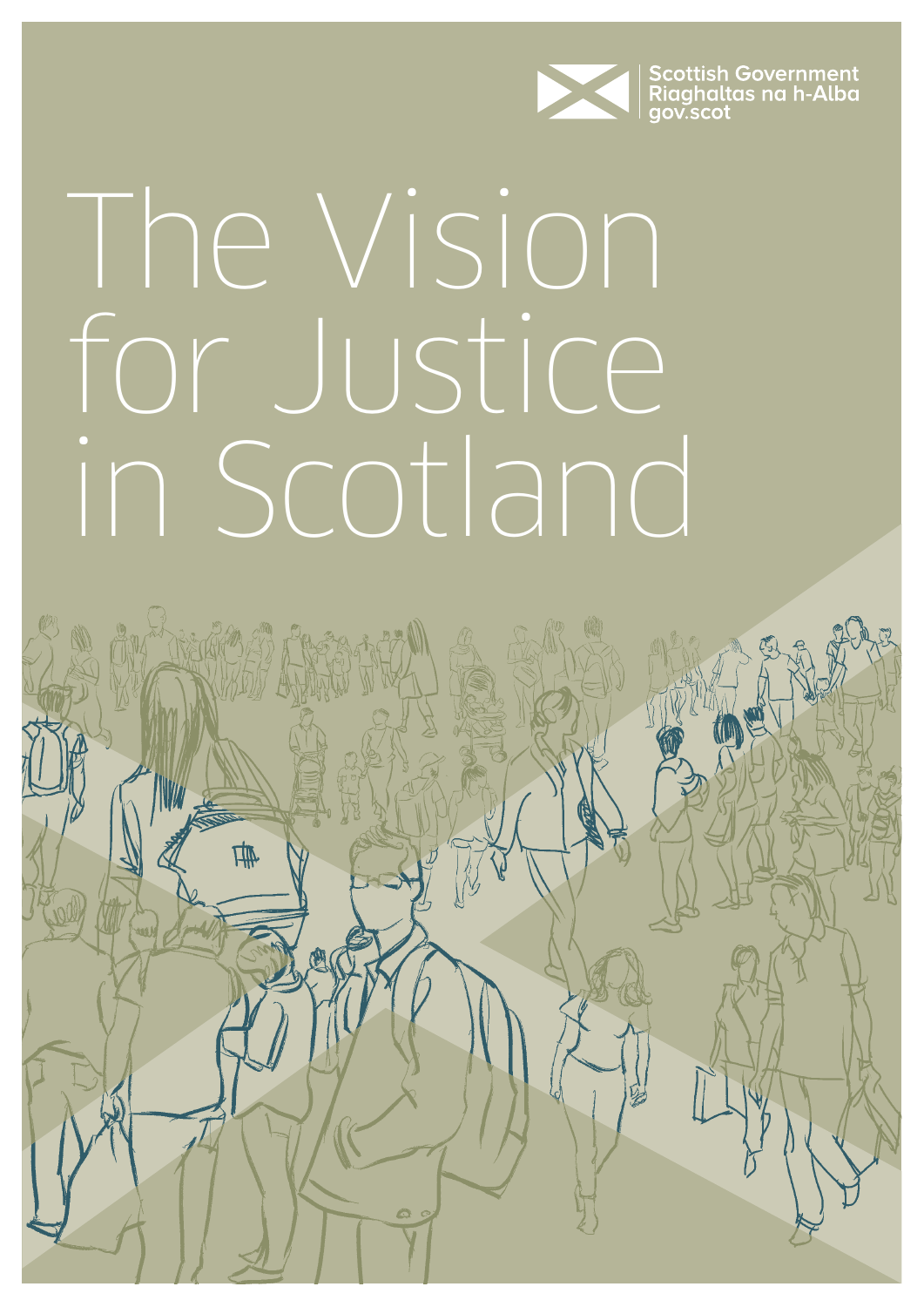# Contents

I

I

| Ministerial Foreword                                                                                                                                                                                                | 2  |
|---------------------------------------------------------------------------------------------------------------------------------------------------------------------------------------------------------------------|----|
| <b>Our Vision</b>                                                                                                                                                                                                   | 4  |
| <b>Our Transformation Priorities</b>                                                                                                                                                                                | 5  |
| The Route to a Transformed Justice System                                                                                                                                                                           | 7  |
| Justice in Scotland                                                                                                                                                                                                 | 8  |
| Aims:                                                                                                                                                                                                               |    |
| Aim - We have a society in which people feel, and are, safer in their<br>communities                                                                                                                                | 12 |
| Aim - We work together to address the underlying causes of crime and<br>support everyone to live full and healthy lives                                                                                             | 15 |
| Aim - We have effective, modern person-centred and trauma-informed<br>approaches to justice in which everyone can have trust, including as victims,<br>those accused of crimes and as individuals in civil disputes | 18 |
| Aim - We support rehabilitation, use custody only where there is no<br>alternative and work to reduce reoffending and revictimisation                                                                               | 23 |
| Aim - We address the on-going impact of the COVID-19 pandemic and<br>continue to renew and transform justice                                                                                                        | 28 |
| Principles                                                                                                                                                                                                          | 30 |
| List of Evidence Sources                                                                                                                                                                                            | 32 |
| Annex A - Strategic context                                                                                                                                                                                         |    |

- Annex B Year One delivery plan
- Annex C Evidence supplement

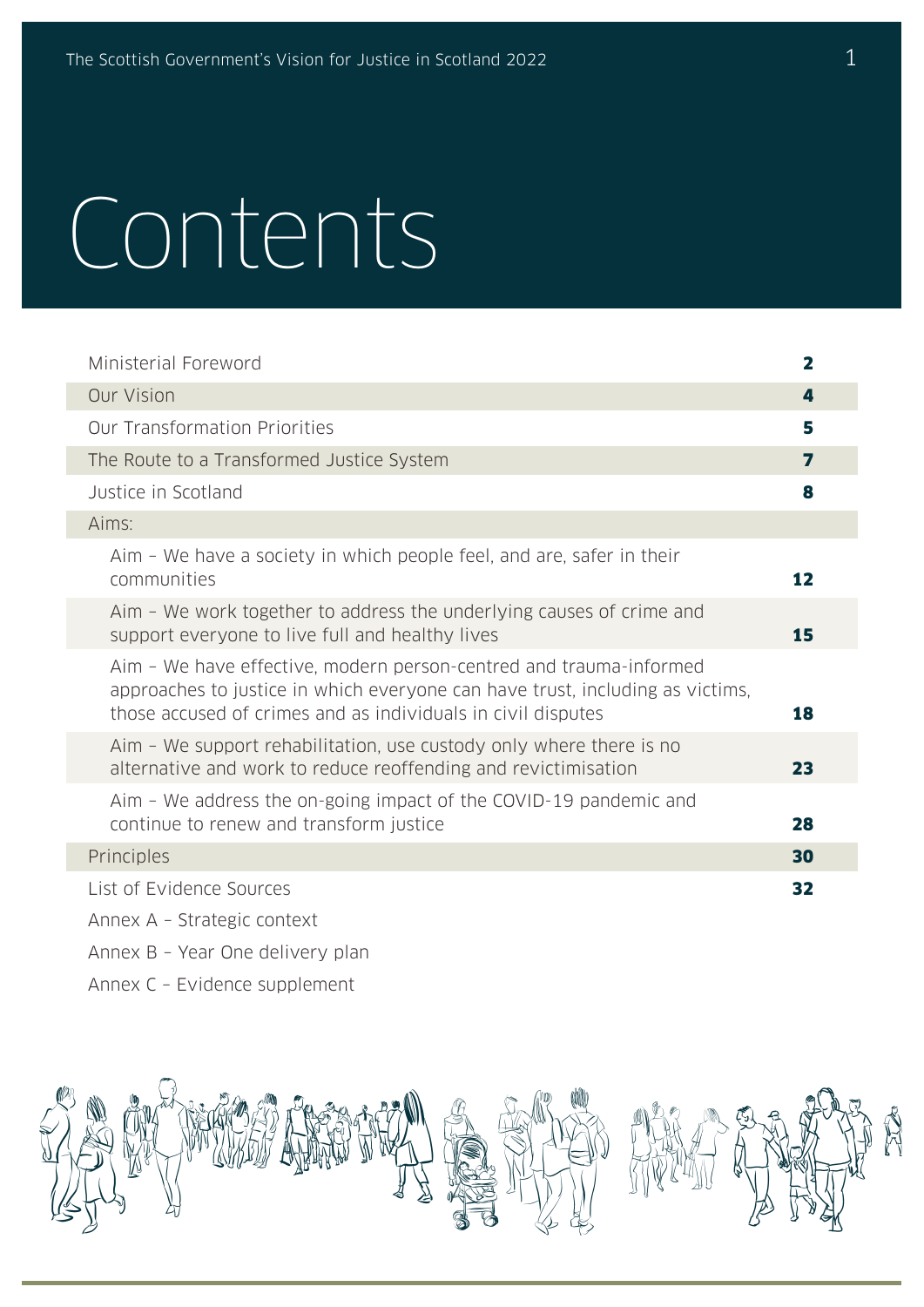## Ministerial Foreword

Justice is fundamental in ensuring we live in safe, inclusive and thriving communities. It supports the rule of law and our democracy, and is a core part of our public services.

We have a long and proud tradition of effective justice in Scotland and a reputation of which we are justifiably proud. We have worked over many years to strengthen and modernise the justice system, making improvements to ensure we have a system in which individuals and communities have trust.

With a new parliamentary term and against the backdrop of the coronavirus pandemic, our new Vision builds on our 2017 'Justice Vision and Priorities – A just, fair, resilient Scotland'.

While fundamental tenets such as fairness, fulfilment of our civic rights and respect for the rule of law remain an absolute constant, our justice services must transform to meet the needs of people in today's society. This includes ensuring that all parts of the justice system deliver person-centred services and embed trauma-informed practices.

This is especially important when we consider how women and children experience justice. We must recognise how the system, as historically designed by men, for men, can perpetuate societal inequalities for women and children. I am resolute in the duty we have to ensure that women and children are served appropriately and with compassion.

Many people who are in contact with the justice system require a range of supports to help them move forward, not always from justice bodies and agencies. We need to ensure that everyone is treated as individuals first and that the right services are provided to the people who need them at the right time.

To quote Audrey Nicoll, Convener of the Criminal Justice Committee and ex-police officer:

"Policing in Scotland has evolved in recent years. It prioritises keeping people safe, protecting victims' rights and dealing effectively with offenders while upholding the fundamental human rights of everyone who comes into contact with the service. However, the fact remains that there is a population of people who continue to enter custody having committed no crime or offence, frequently experiencing mental health issues and, in essence, being criminalised by a system that exists to protect them."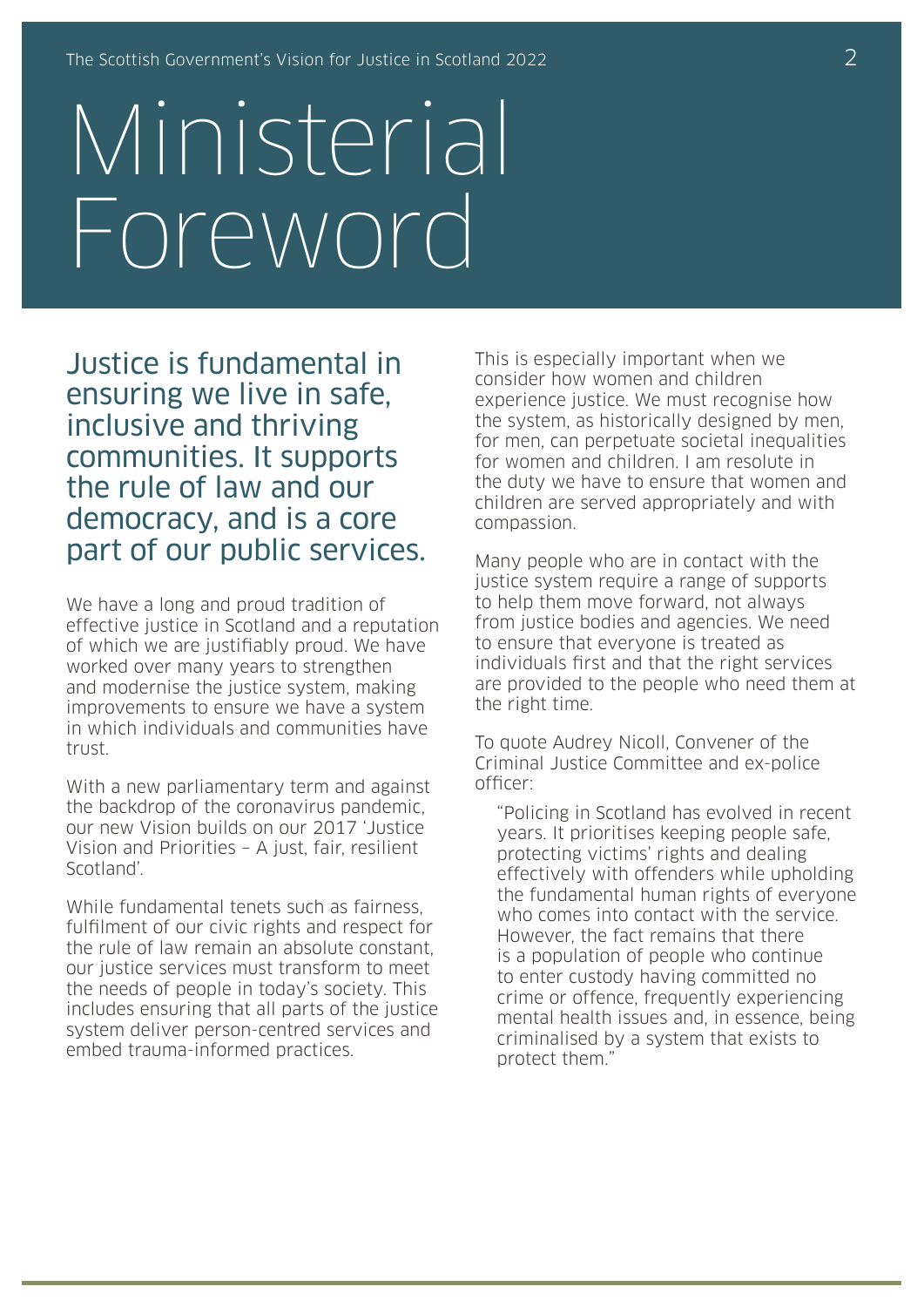As Cabinet Secretary for Justice and Veterans, I am determined to ensure we are all supported at the earliest opportunity to improve our life chances and to avoid contact with criminal justice services.

Success in building safer communities and preventing crime requires a partnership approach across justice bodies and the wider public sector. This document aims to set a common vision for how we can move forward with such a joint approach.

This vision has therefore been informed and developed by those who are instrumental in delivering this change including our third sector partners and has been endorsed by the National Justice Board. Discussions over recent months have been wide-ranging, reflective of the breadth and depth of the

issues set out here. I wish to thank all those who continue to contribute to the delivery of the justice system, including the important role our legal profession and third sector partners play. Discussions have shone a bright light on the valuable contribution you play and the need for us all to work together to deliver meaningful change. As Cabinet Secretary, I am fully committed to continuing that partnership approach as we work to deliver this Vision.



Keith Brown Cabinet Secretary for Justice and Veterans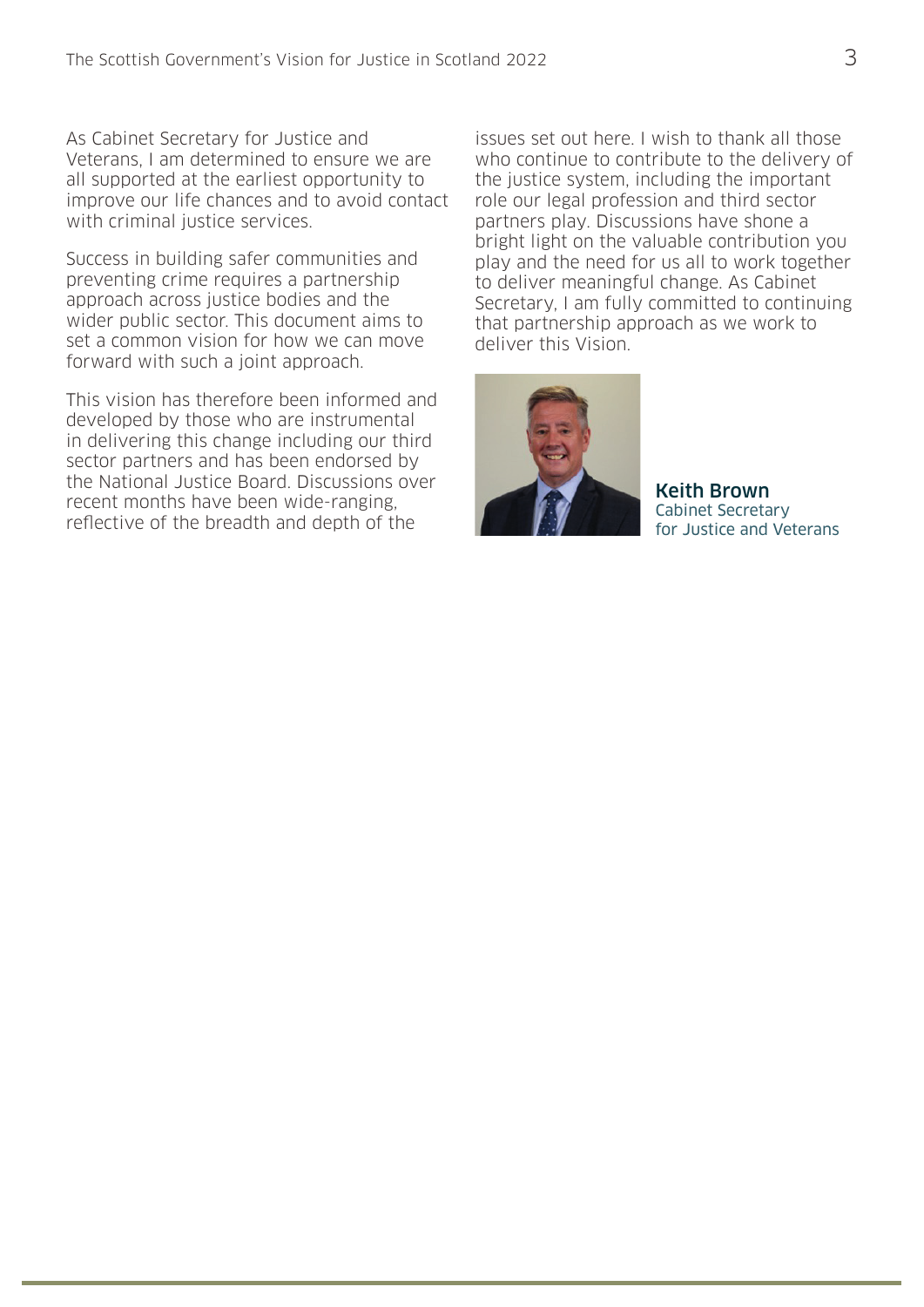## Our Vision

### Our vision is for a just, safe resilient Scotland.

### Issues of Justice affect us all.

### Justice is the concept of fairness.

We must be able to exercise our human and civic rights, in order to live in a just and fair society.

It is not only when these rights are threatened that we require robust and fair responses. Effective processes of justice provide us all with a sense of security which is fundamental to our everyday lives. We therefore must have trust and confidence that justice will be delivered in regard to all issues which can impact our lives.

We need to make the law as easy and straightforward as possible to understand and access. Importantly, we must ensure that our processes and laws meet our needs now and in the future.

We will experience a reduction in crime and unintentional harm in our communities, improving all of our life chances by tackling societal issues like poverty, including child poverty, mental ill health, addiction and adverse childhood experiences.

We will have fair access to justice where the rule of law is respected, we are empowered to exercise our rights and we can access justice services with no financial barriers.

We will be treated as a person first and foremost, our voices will be heard and be supported to recover from the trauma we have experienced.

We will be supported in rehabilitation by the most effective means, primarily remaining in our communities with support and opportunities for fair work, employment and housing.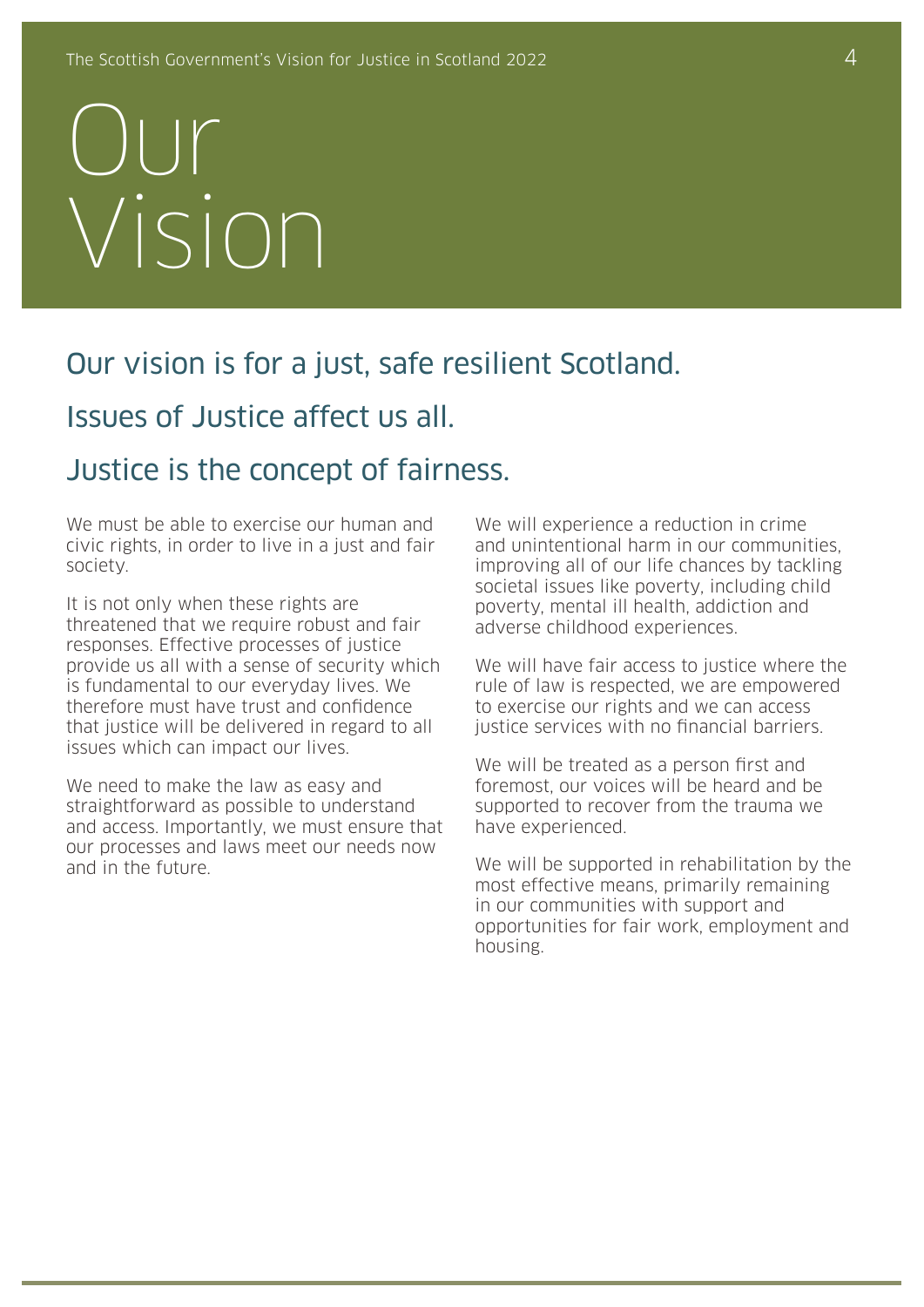### Our Transformation Priorities

#### Our services, third sector partners and legal profession must be person-centred and trauma-informed.

Person-centred justice services will ensure that a person's needs and values are respected. There will be timely, clear communication ensuring people understand areas of complexity. Individuals and their families will be involved in decisions which affect them, with a recognition that people are the experts in their own lives. This means that within the parameters of legal frameworks and justice processes, people will be treated as a person first. People will be treated with empathy and kindness and provided with the support they need to thrive.

Many of the issues that bring people to the justice system are very traumatic. It is our duty to ensure that we minimise further trauma or re-traumatisation to help recovery. Embedding trauma-informed practice will ensure that our justice services recognise the prevalence of trauma and adversity, realise where people are affected by trauma and respond in ways that reduce re-traumatisation.

#### We must also strive to work across our public services to improve outcomes for individuals, focussing on prevention and early intervention.

We must not criminalise those who are most vulnerable in our society. We have a moral imperative to ensure that prevention and early intervention efforts enable us all to thrive in our communities.

We must therefore reset the social contract with our public services – ensuring we are all supported at the earliest opportunity to improve our life chances and reduce our risk of offending.

We know that to address the causes of crime Scotland's public services together must tackle societal inequalities such as child poverty, mental ill health, addiction and adverse childhood experiences.

We must also ensure that the right services are provided at the right time to the right people and where possible, support people to avoid contact with justice services.

Achieving our vision requires a fundamental change. Iterative reforms and changes to our existing structures and processes will not take us far enough on the journey. We must transform our justice services, ensuring services are designed for and by those who need them.

Our justice services will be for you, with you at heart.

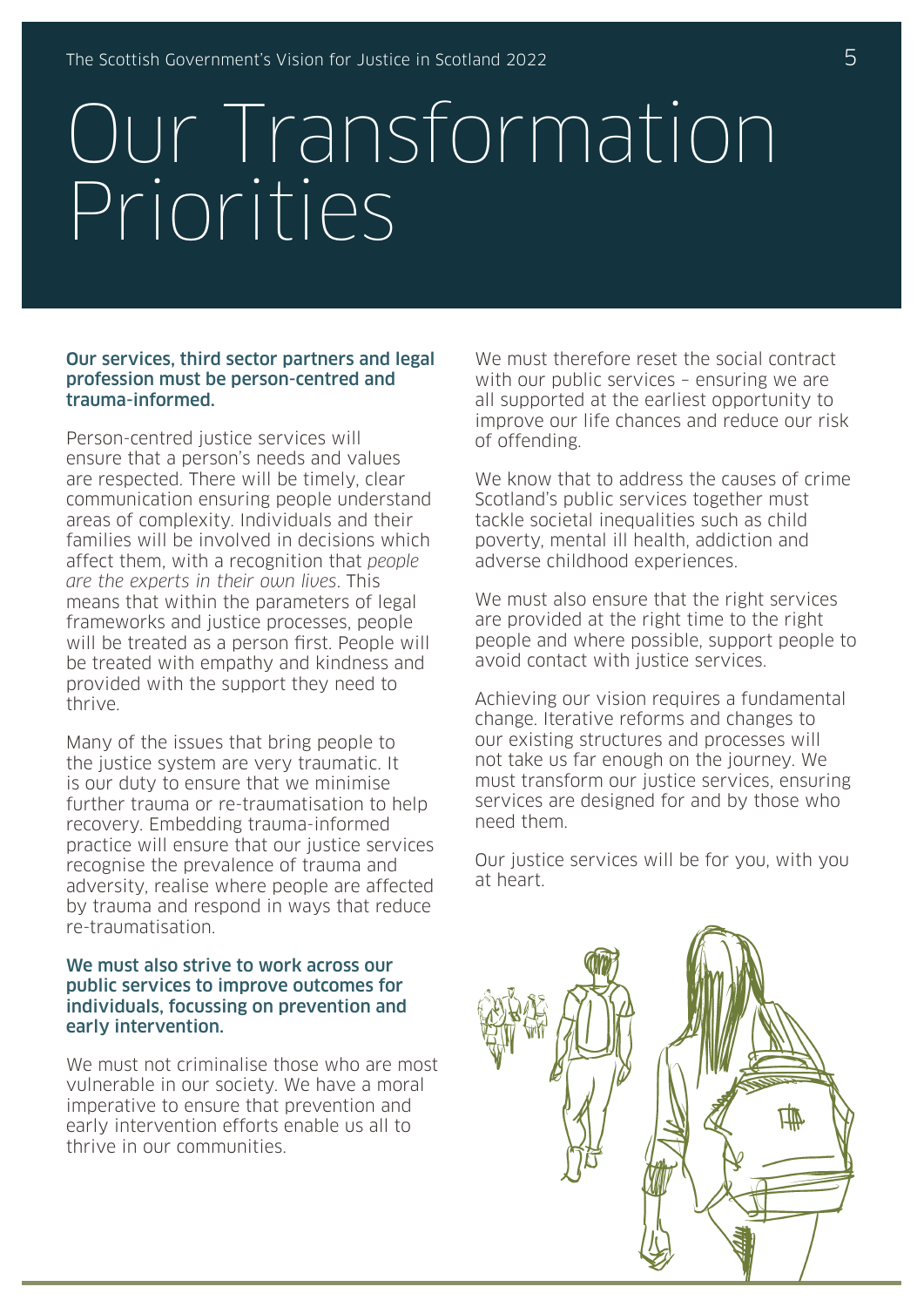#### **Priority actions:**

#### **Women and children in justice**

The simple and unpalatable truth at the heart of the abuse and violence that women and girls face is that it continues to be underpinned by inequality, societal attitudes and structural barriers that perpetuate that inequality. This includes the operation of the justice system. The current justice system was historically designed by men, for men, and thus does not meet the needs of over half of our society. We must therefore take urgent action to ensure women and children are better serviced by our approaches to justice.

We remain absolutely committed to making improvements to the justice system which will benefit and empower women, building on the recommendations provided by Lady Dorrian in her report on the Management of Sexual Offences. We are also committed to ensuring children caught up in justice processes for any number of reasons are fully supported. We remain committed to the aims of the Youth Justice approach ensuring families are supported to improve their wellbeing and life chances at an early stage. During the lifespan of this vision we will fulfil our commitment to provide access to a Bairn's Hoose for every child who needs it, ensuring a trauma-informed response to child victims and witnesses of serious and traumatic crimes in a familiar and nonthreatening setting.

#### **Hearing victims' voices**

We must hear the voices of victims. To support victims in their journey to healing and recovery we must offer approaches to justice which place victims at the heart. This includes progressing forms of justice which allow victims to take a prominent role including greater use of restorative justice routes. We know that delay and uncertainty cause great stress to victims and survivors. COVID-19 has exacerbated the time for cases to progress through the criminal justice processes, with more victims subjected to this additional stress. We must therefore build greater resilience into our critical services using a toolkit of options, supported by digital technologies, which allow justice services to operate efficiently and continue to function in the face of adversity.

#### **Shifting the balance between use of custody and justice in the community**

While there will always be a place for prison we must take a person-centred approach to rehabilitation where people are supported in the most appropriate and effective setting. We will shift the balance to ensure the role of custody will be reserved only when no alternative is appropriate, instead seeing a greater availability of justice options within our communities. In doing so we will ensure that public protection remains a priority and that people going through the criminal justice system have access to the support and rehabilitation they need. This will reduce crime and further offending, and make our communities safer, reducing the number of victims who suffer trauma and harm.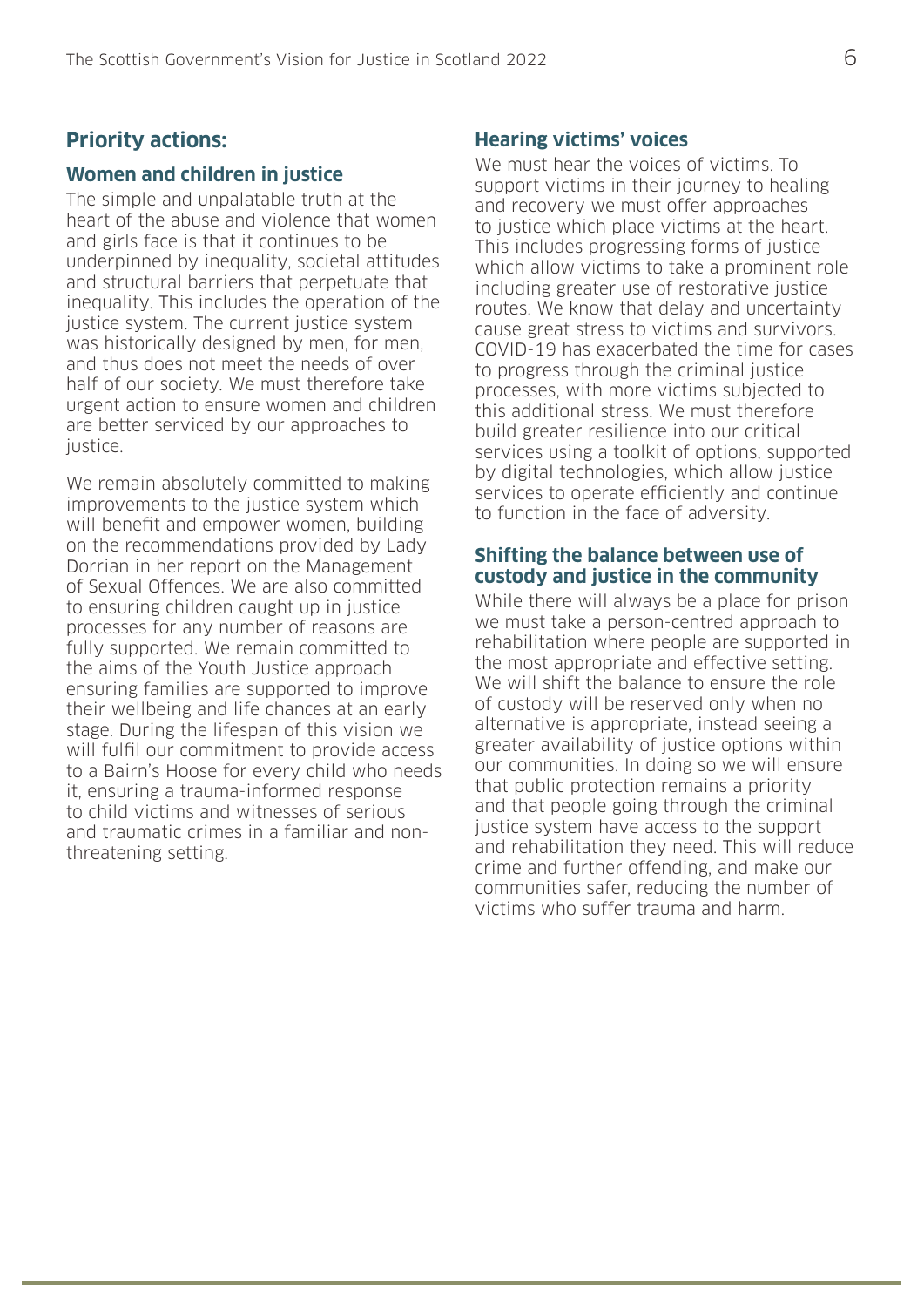### The Route to a Transformed Justice System

We must take immediate action to ensure we are delivering a just, safe and resilient Scotland. By taking action now and over the coming years we will ensure that we all live in safer more tolerant and inclusive communities free from inequality and hate. However, some actions may take longer as we look to redesign historic processes and systems whilst also shifting societal and cultural attitudes to better reflect our needs in a modern society.

As a government we are already committed to a number of transformative actions which will help us achieve the outcomes set out below. There will however be more to do and not all actions will be the responsibility of the justice sector alone. As a government we are committed to working across boundaries to improve outcomes for individuals, address causes of crime and reduce offending.

A Year One delivery plan with existing commitments from our justice agencies is provided in Annex B.

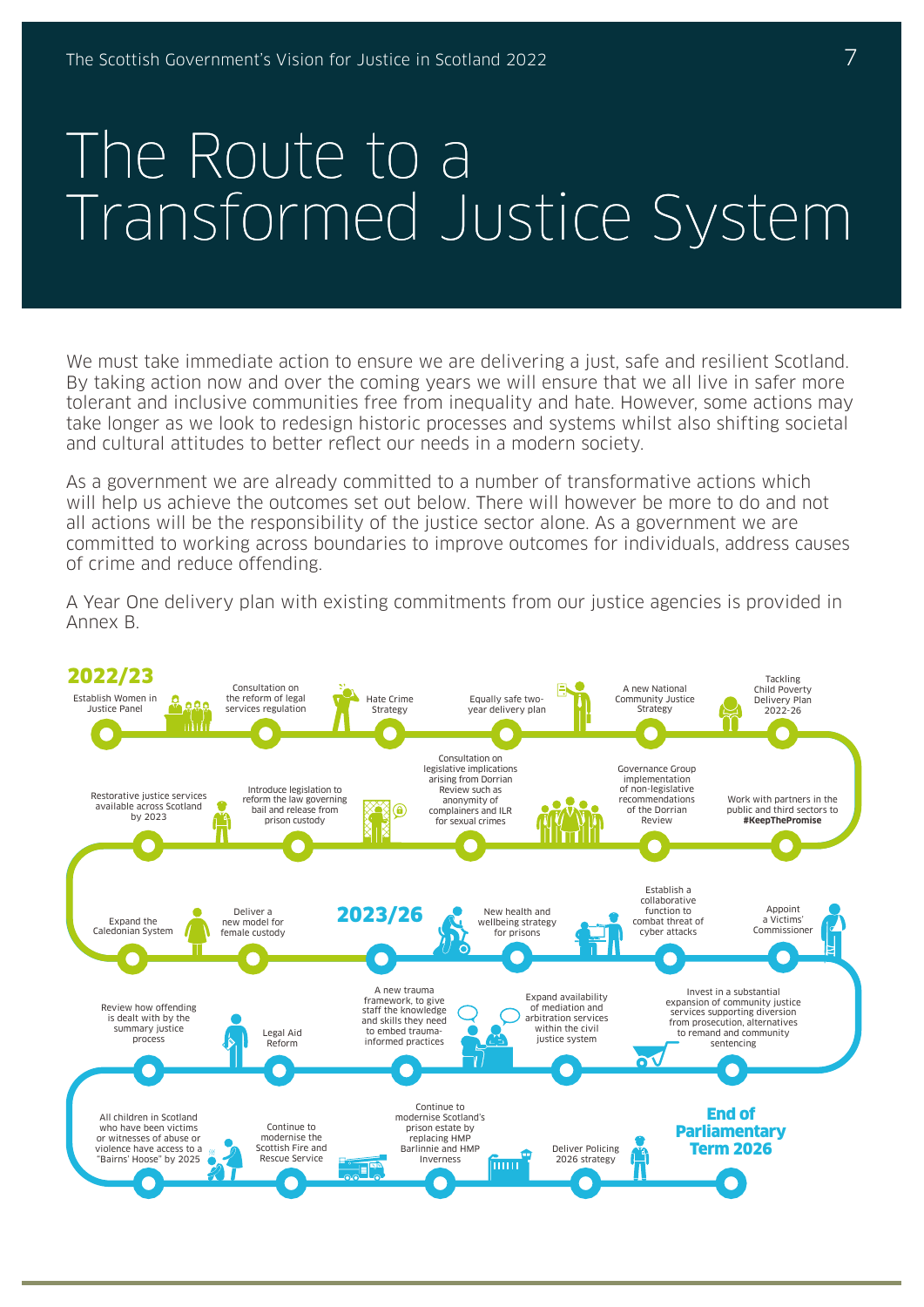### Justice in Scotland – for you with you at heart

Equality and Human Rights Person-Centred and Trauma-Informed Evidence-Based Collaboration and Partnership

**COV<sup>I</sup>D-1<sup>9</sup> <sup>R</sup>ecover<sup>y</sup>** We address the on-going impact of the COVID-19 pandemic and continue to renew and transform justice

We have a society in which people feel, and are, safer in their communities

**<sup>S</sup>af<sup>e</sup>**

**Rehabilitation** We support rehabilitation, use custody only where there is no alternative and work to reduce reoffending and revictimisation

A Just, Safe & Resilient Scotland

We have effective, modern and person-centred approaches to justice in which everyone can have trust, including as victims, those accused of crimes, and as individuals in civil

We work together to address the underlying causes of crime and support everyone to live full and healthy **Tives** 

**Prevention**

**Early In te r v e n tio n**

**and**

Person-Centred and Trauma-Informed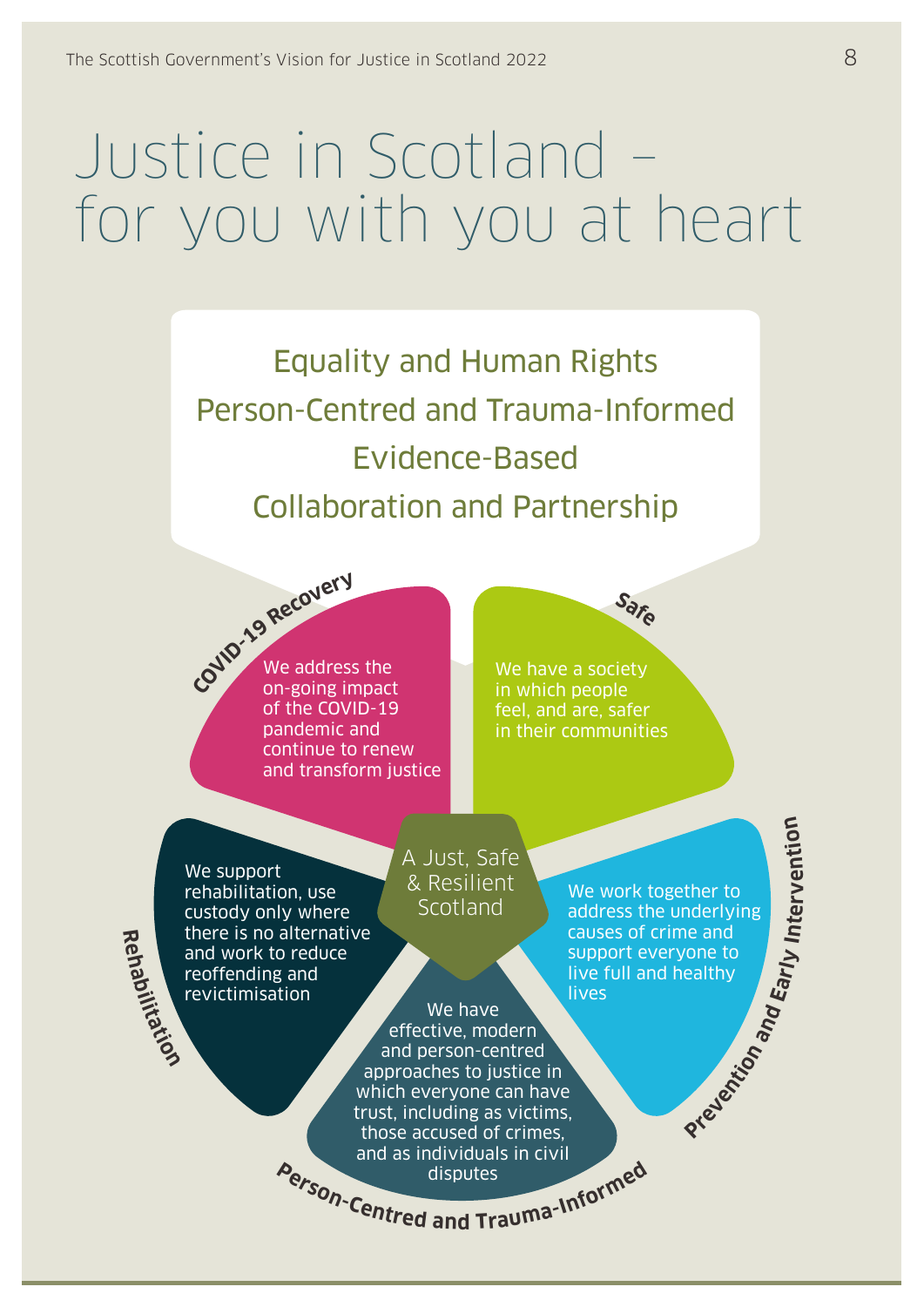### Justice Portfolio Changes and Challenges

Oct-21 **42,796**

#### **Positive Changes Challenges**



#### **Recorded crime**

The number of crimes recorded by the police has more than halved since the peak in 1991, although there has been relative stability in recent years.



Police-recorded sexual crime has increased by 78% between 2011-12 and 2020-21.

> Av 19-20 **18,355**

#### Recorded Crime in Scotland



#### **Court backlogs**

The number of cases concluded in court have recently returned to pre-pandemic levels.



#### **People are more likely to feel safe in their**

**communities** than they were a decade ago – the proportion reporting feeling safe when walking alone in their local area at night was higher in 2019/20 (77%) than in 2008/09 (66%).

Scottish Courts and Tribunal Service Official Statistics

However, there remains a large backlog of trials

outstanding in courts.

Apr-20 **18,074**



Differences remain in the population. For example, women, people in the 15% of most deprived areas, those living in urban areas, and victims of crime were less likely to feel safe, more likely to be worried about specific types of crime, and more likely to think they would experience crime in the coming year.

Scottish Crime and Justice Survey



#### **Community sentences**

The proportion of community sentences issued as a main penalty for all convictions is the highest it has been for the last ten years.

22% of all convictions were issued a community sentence as a main penalty in 2019-20, up from 19% in 2018-19 and 14% in 2010-11.

Criminal Proceedings in Scotland

There is considerable variation between local authorities ranging from Clackmannanshire (68.7 per 10,000) to East Renfrewshire (15.9 per 10,000) in 2019-20.

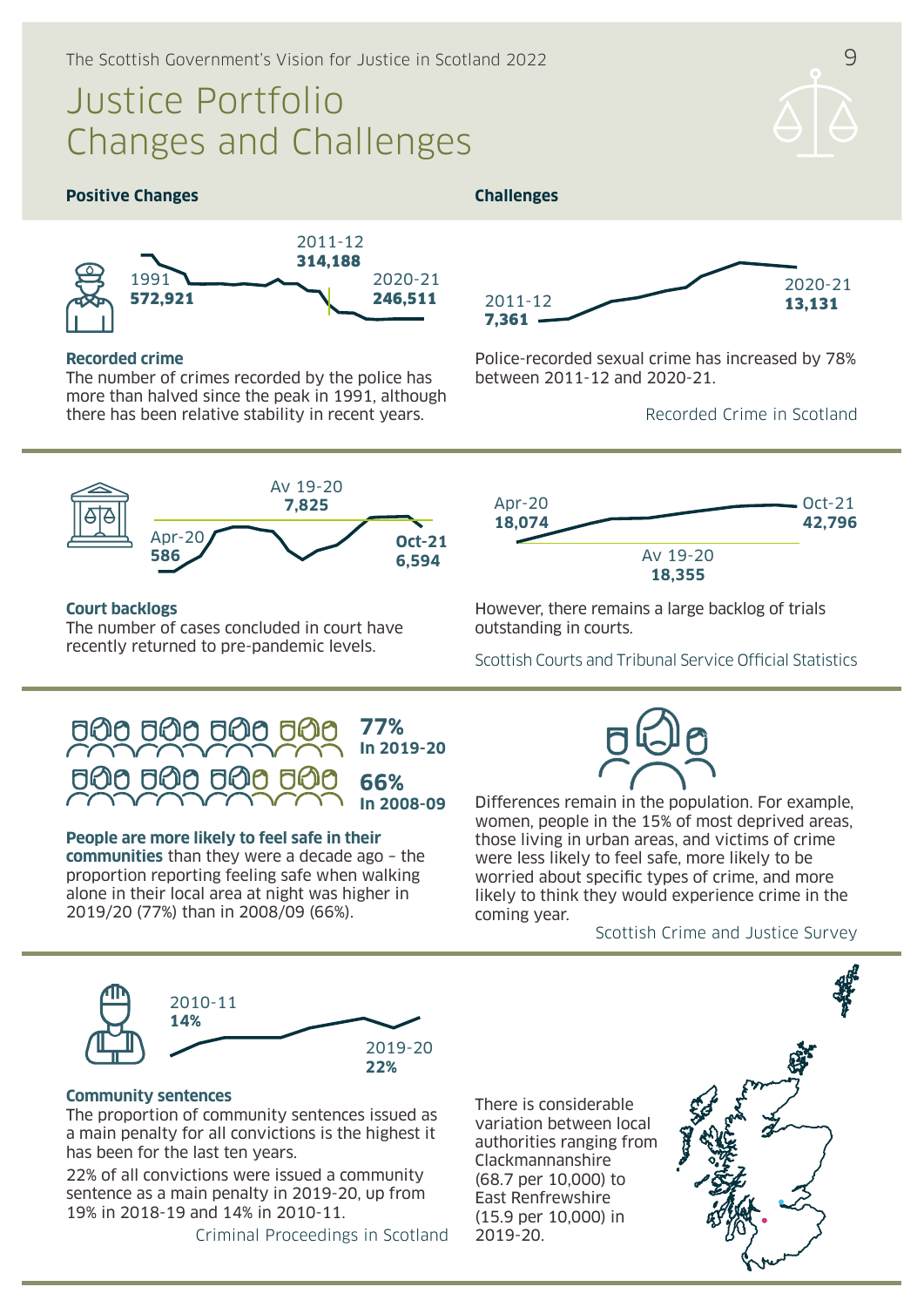### Justice Portfolio Changes and Challenges

#### **Positive Changes Challenges**



#### **Imprisoned people**

Fewer individuals spent time in prison in 2019-20 than did ten years previously – a fall overall of 18%.

Scottish Prison Population Official Statistics



#### **Reconvictions from CPO**

The reconviction rate for offenders who received a Community Payback Order (CPO) fell between 2011-12 and 2018-19. Over the same period, the average number of reconvictions per offender for those given a CPO has fallen from 0.69 to 0.51.



While the prison population has fallen overall over the pandemic period, the proportion on remand has grown significantly, posing additional challenges for population management.

SPS-JAS Management Information Feed



**The overall reconviction rate** increased by 1.9 percentage points over the last year from 26.4% in 2017-18 to 28.3% in 2018-19. The average number of reconvictions per offender increased by 6% in the same period from 0.47 to 0.50.

Reconviction Rates in Scotland





Referrals of children to the Scottish Children's Reporter Administration on the grounds of an offence, down by almost 60% over last 10 years.

**Almost half (47%)** of adult respondents to the SPS prisoner survey in 2019 reported that they had been physically abused in their home as a child, 58% suffered verbal abuse and 62% reported having been bullied. Nearly a quarter (24%) had a member of their household serve time during their childhood.

SCRA Online Statistical Dashboard

2019-20 **74,434** 2010-11 **97,449**

#### **Civil justice proceedings**

There has been a long-term reduction in the number of initiated civil cases in Scottish Courts.

Civil Justice Statistics in Scotland

Scottish Prison Service Prisoner Survey



Some groups in the population were more likely to experience civil law problems than the general population. For example, an estimated 36% of those who are disabled experienced a civil law problem compared with 26% of those who are not disabled.

Scottish Crime and Justice Survey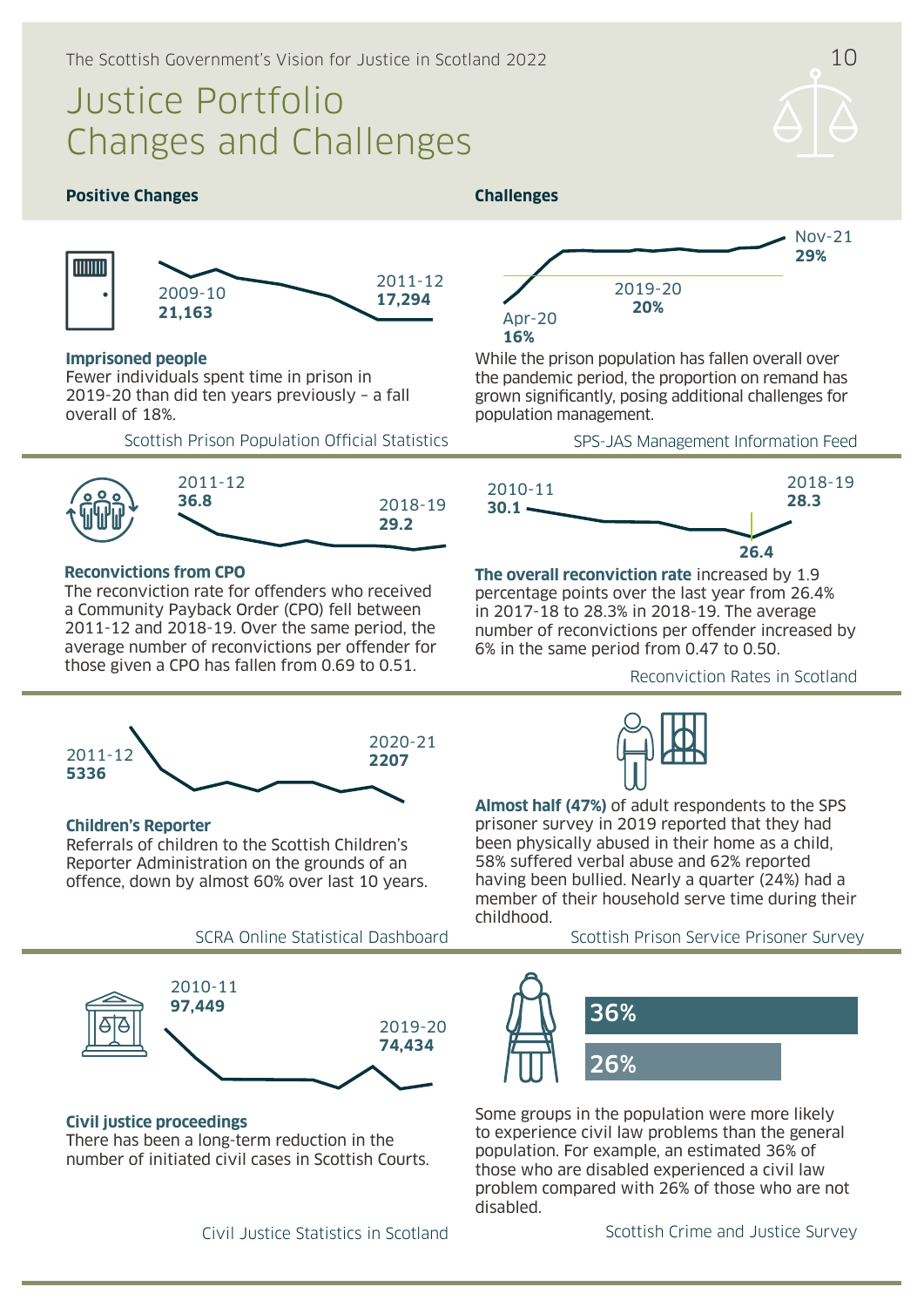We have made some good progress but challenges remain. When we listen to those who have used the justice system, their experiences are mixed.

**Let** You know, everyone deserves to be safe or feel safe in public and not have to feel that they have to worry about everyone else. And, you know, punishment is not about making other people suffer but it's, you know, rehabilitating of their behaviour and making sure they don't do it again. And, you know, helping them."

#### **Chad, participant in young people's attitudes to youth sentencing**

 $\int$   $\int$  The police officerl did a really nice thing. that was quite transformative […] Every single day for ten days she phoned […] There wasn't actually anything going on, but she just kept phoning, every day, for two minutes, she was like, just to see how you are, are you alright, and it was very strengthening"

#### **Nat, child sexual abuse and rape victim-survivor**

 $\blacksquare$ I think that one of the barriers is that some of the best interventions are too far into the justice system. You've got to ask why people can't get that [support] at an earlier stage."

#### **Third sector diversion expert**

**ff** You do the time with your family and that's just how it is. It doesn't just affect the person; it affects everybody."

> **Jane, visiting her mum in prison**

 $\blacksquare$  Trauma robbed me of my ability to understand acronyms, to remember the names of organisations and individuals ... As a victim the rest was white noise interspersed with being retraumatised by the system."

#### **Member of a Victim Support Scotland lived experience group**

 $\blacksquare$ It [community service] wis brilliant. I loved it. It was, I was getting something out of it, see efter the programme's done, and we done it I look back, an I wis in the papers and aw that and we done this park fir a nursery, it wis a nursery school, eh, and we ripped the park right back to its four walls an rebuilt it, and see if ye could see this man, it wis beautiful an that, it wis something else, big flowerbeds, everythin, know. We put our heart and soul in it. There wis 20 of us that put our heart and soul into it."

**35-year-old man, imprisoned for 180 days, breach of the peace**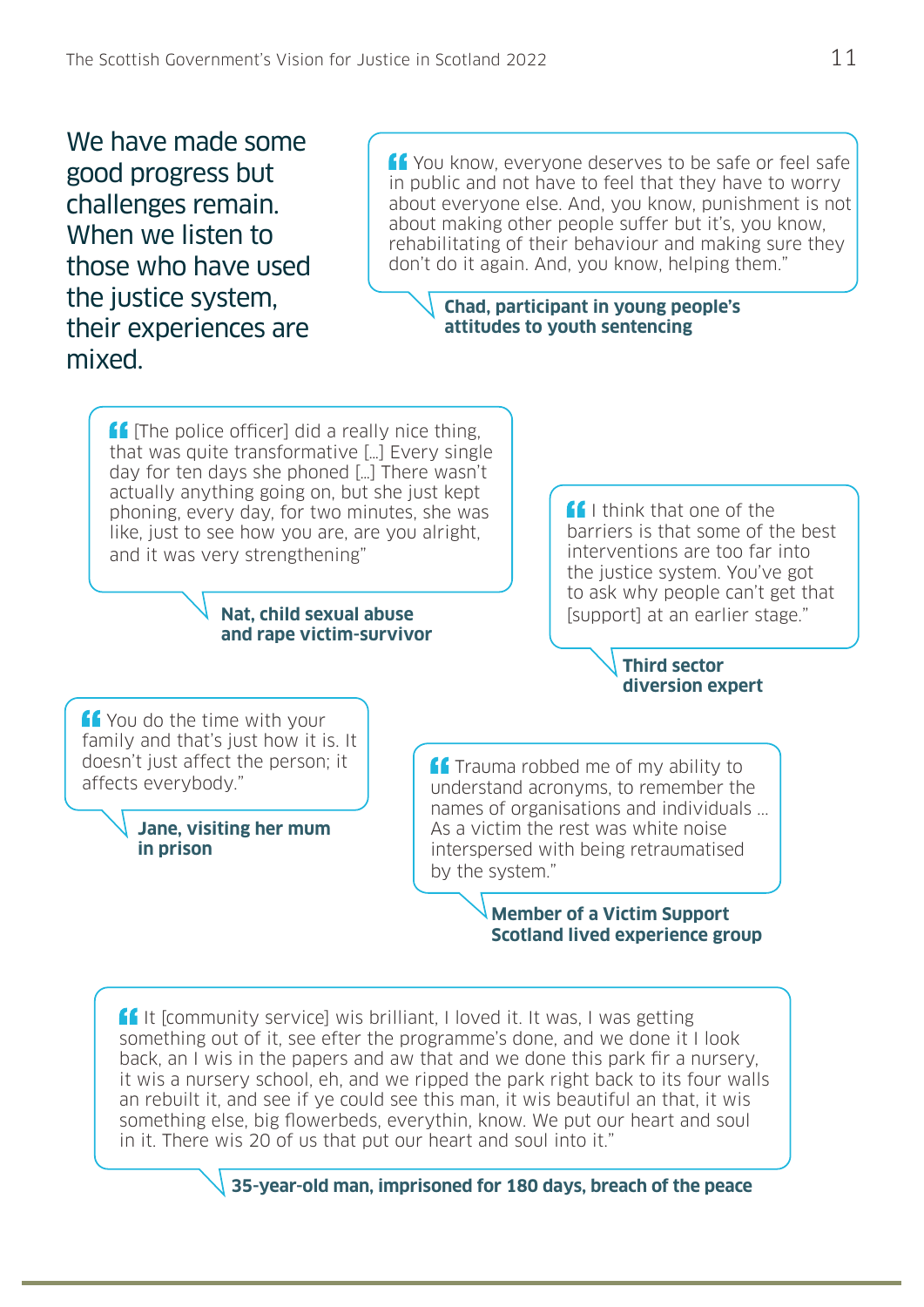# Aim

### We have a society in which people feel, and are, safer in their communities

Feeling safe is fundamental for individuals and communities to thrive. Communities who feel and demonstrate they are safe, reduce fear of harm and victimisation and are also in a stronger position to support members to re-integrate and recover from offending.

We know that feeling safe is not felt equally across everyone in our communities – different crimes are experienced differently by different groups. For example, women are more likely than men to be concerned about crime and perceive some issues to be more prevalent in their neighbourhood than men. People who have experience of the justice system also feel less safe than the general public.

The need to feel and be safe is not just about being protected from crime and offending. We also should be supported to be as safe from unintentional harm whether that is in our homes or in our communities, either as a result of accidents or emergency events.

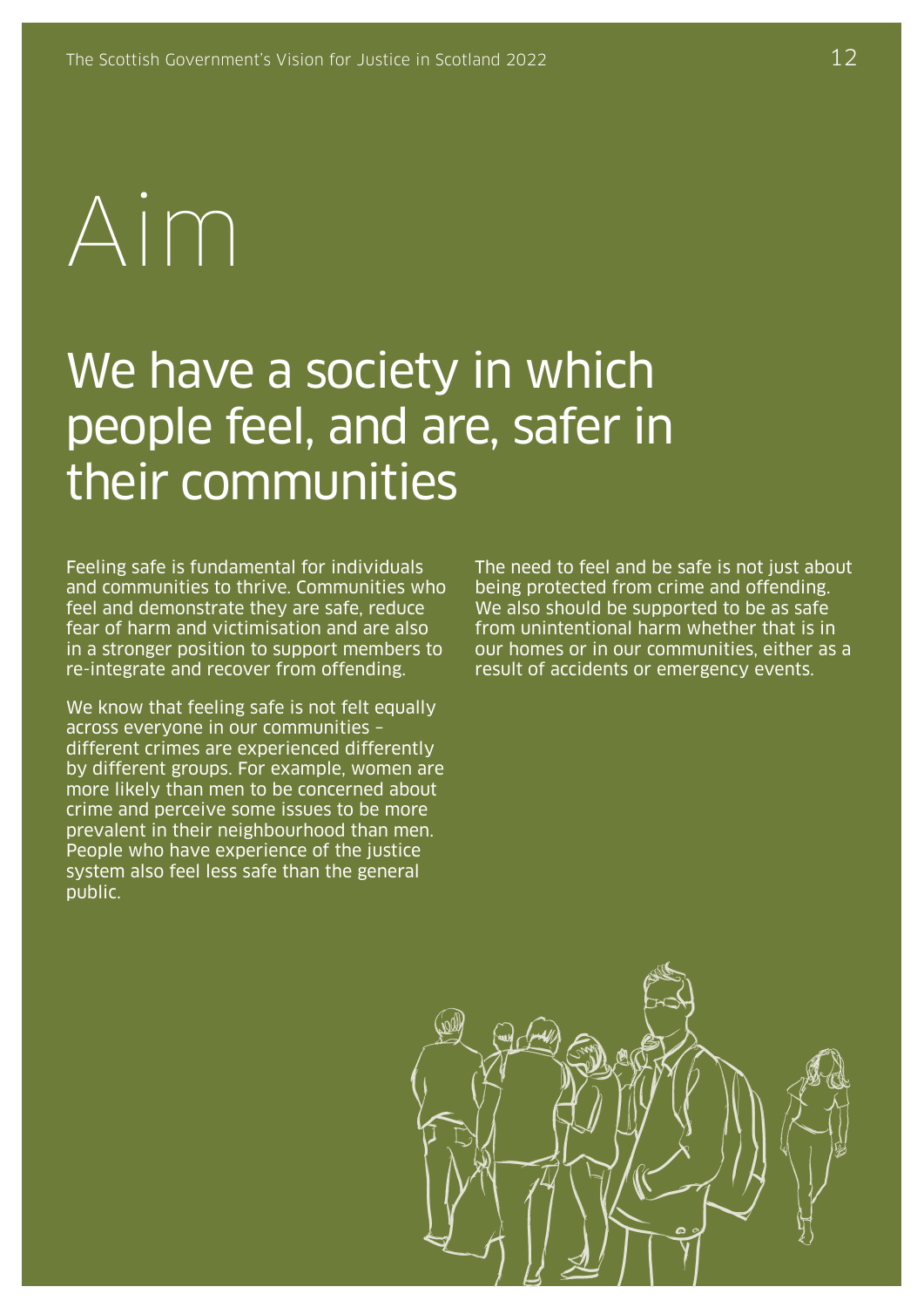As well as police-recorded crime falling, the proportion of adults experiencing crime each year has also fallen over the last decade, from around one-in-five adults to around one in eight. Violent crime has fallen over the long term, and the number of victims of homicide is at a record low. However, the reduction in crime has not been experienced equally across Scottish society, with those living in the most deprived areas in Scotland having a greater likelihood of being a victim of crime and just under 4% of adults experiencing over half of all crime. Therefore, our public services should continue to work together, taking a public health approach in tackling violence to ensure we **experience less crime, especially violent crime**.

#### **Women are more likely than men to experience partner abuse**

The latest Scottish Crime and Justice Survey found that **3.7% of women** had experienced **domestic abuse** incidents in the past year compared to **2.6% of men**. Police-recorded crime showed there had been a **4% increase** in domestic abuse incidents compared to the previous year.

Criminal proceeding data shows that convictions for violent crimes increased by 11% in 2019-20, with more than half of this increase accounted for by new offences under the Domestic Abuse (Scotland) Act 2018.

Our police, fire and other emergency services work in partnership to reduce harm and increase safety including work in relation to terrorism. Relevant authorities have a duty to support the delivery of the PREVENT programme to stop people becoming terrorists or supporting terrorism.

We aim to reduce unintentional harm in our communities in regards to events like fires, flooding and other emergency events which put our communities under strain as well as harm from accidents. We have made real



progress in this area and the number of fires has fallen by over a third in the last decade. However, we still require greater resilience to limit the impact of these emergency events, using the assets within our communities and support from public services to ensure that as individuals **we suffer less harm including from emergency situations and fires**.

We all should feel and be safe in our communities yet we know we have work to do to achieve this. This is of course particularly relevant in tackling gender based violence. Police-recorded sexual crimes remain at one of their highest levels and there has been an increase in recorded domestic abuse incidents. We must ensure a strong and flourishing Scotland where all individuals are equally safe and respected, and where women and girls live free from all forms of violence and abuse, as well as the attitudes that perpetuate it. As individuals we should not have differing experiences of safety in our communities as a result of societal attitudes such as misogyny, racism, homophobia and sectarianism. We all should **experience equality and mutual respect**.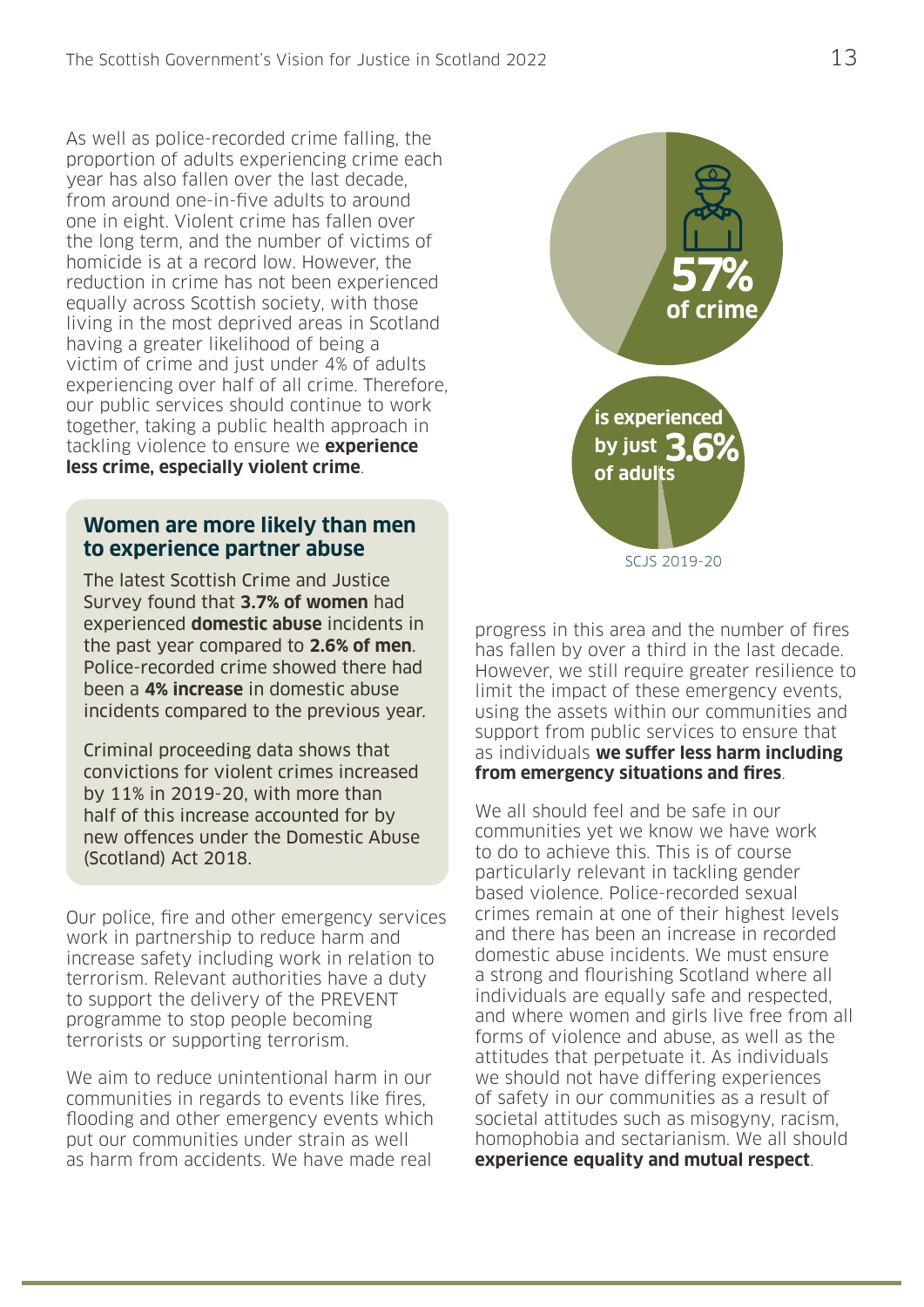Scotland's diversity is its strength; all communities are valued and their contribution welcomed. Despite this, our communities are not as strong as they could be and hate crime and sectarian behaviour threaten community cohesion, and have a corrosive effect on communities and society as a whole. There is also evidence, mainly from the US, that experiencing racism can lead to trauma and fear among victims of racial attacks and discrimination. Around three-fifths of hate crimes recorded in 2019-20 included a race aggravator, one in five included a sexual orientation aggravator and around two fifths which had a religious aggravator involved prejudice towards the Catholic community. We need to work to improve community relations and ensure that **we experience less hate crime and sectarian behaviour**.

The threats from different types of crime is changing. Use of digital technology has exposed us to greater risks in regard to cyber-crime. In 2020-21, over 14,000 cybercrimes were recorded by the police which is almost double from the year before. Cybercrimes accounted for an estimated one-inthree sexual crimes in 2020-21, and around

one-in-ten crimes of dishonesty. In addition, over a quarter of businesses surveyed in 2021 had experienced a cyber-attack in the last two-to-three years. Over the coming years, as individuals, communities, organisations and businesses we need to **be more resilient to cyber threats and attacks**.

Finally, it is vital that as children we also feel safe in our communities and homes. Supporting our ambition that we Get It Right For Every Child, and that Scotland is the best place in the world to grow up. At least 39% of the sexual crimes recorded by police in 2020-21 related to a victim under the age of 18, with an estimated one-in-six sexual crimes being cyber-crimes with a victim under the age of 16. Many children are also witnesses to partner abuse. The Scottish Crime and Justice survey found that of those who reported children were living in the household at the time they experienced partner abuse, 71% said that the children were in or around the house or close by during the most recent incident of partner abuse. We must **uphold children's rights and protect children from all forms of physical or mental violence, injury or abuse**.

We will have achieved our aim to have a society in which people feel, and are, safer in their communities when:

- we all feel safe in our communities.
- our communities are stronger and more resilient.
- we all live in a tolerant, more inclusive society.

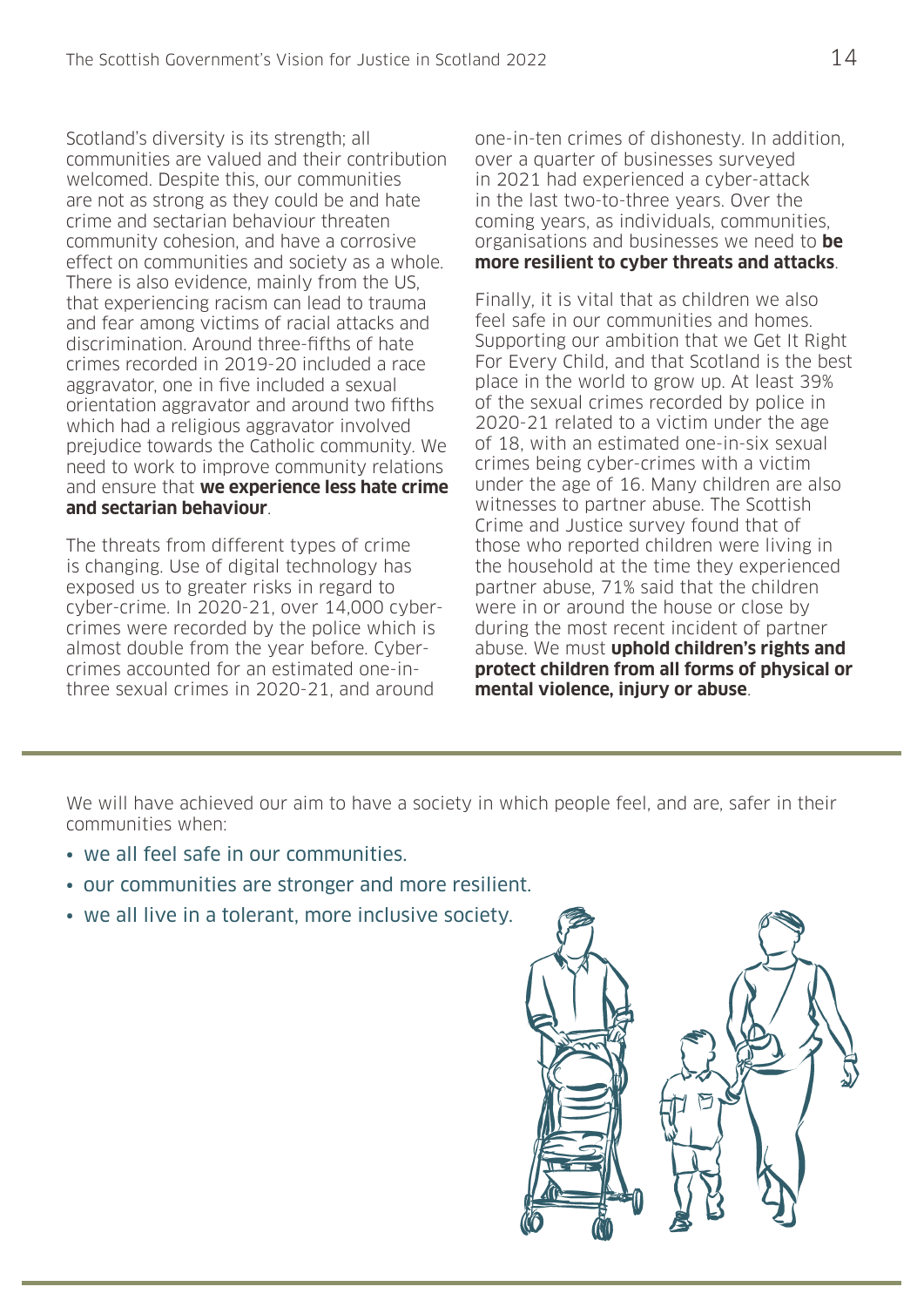# Aim

### We work together to address the underlying causes of crime and support everyone to live full and healthy lives

We know that in order to prevent people coming into contact with justice services, we have to tackle long-standing societal issues which exist beyond the boundaries of what we think of as the justice system. The causes of crime are many, varied and complex. Some of the factors that influence whether a person will come into contact with the justice system, such as poverty and inequality, Adverse Childhood Experiences (ACEs), attachment to school, and drug and alcohol use, are often experienced from early life. We also know that for some of those who have offended they have also been victims themselves.

Many of these factors are interlinked and a person can be affected by one or many. We need to address harmful experiences and behaviours at the earliest possible opportunity and take a preventative approach which allows for people to be considered as individuals with complex needs. We should always be treated as a person first and be supported to improve our life chances. Our public services should therefore assess and respond to our needs and any associated risks proportionately.

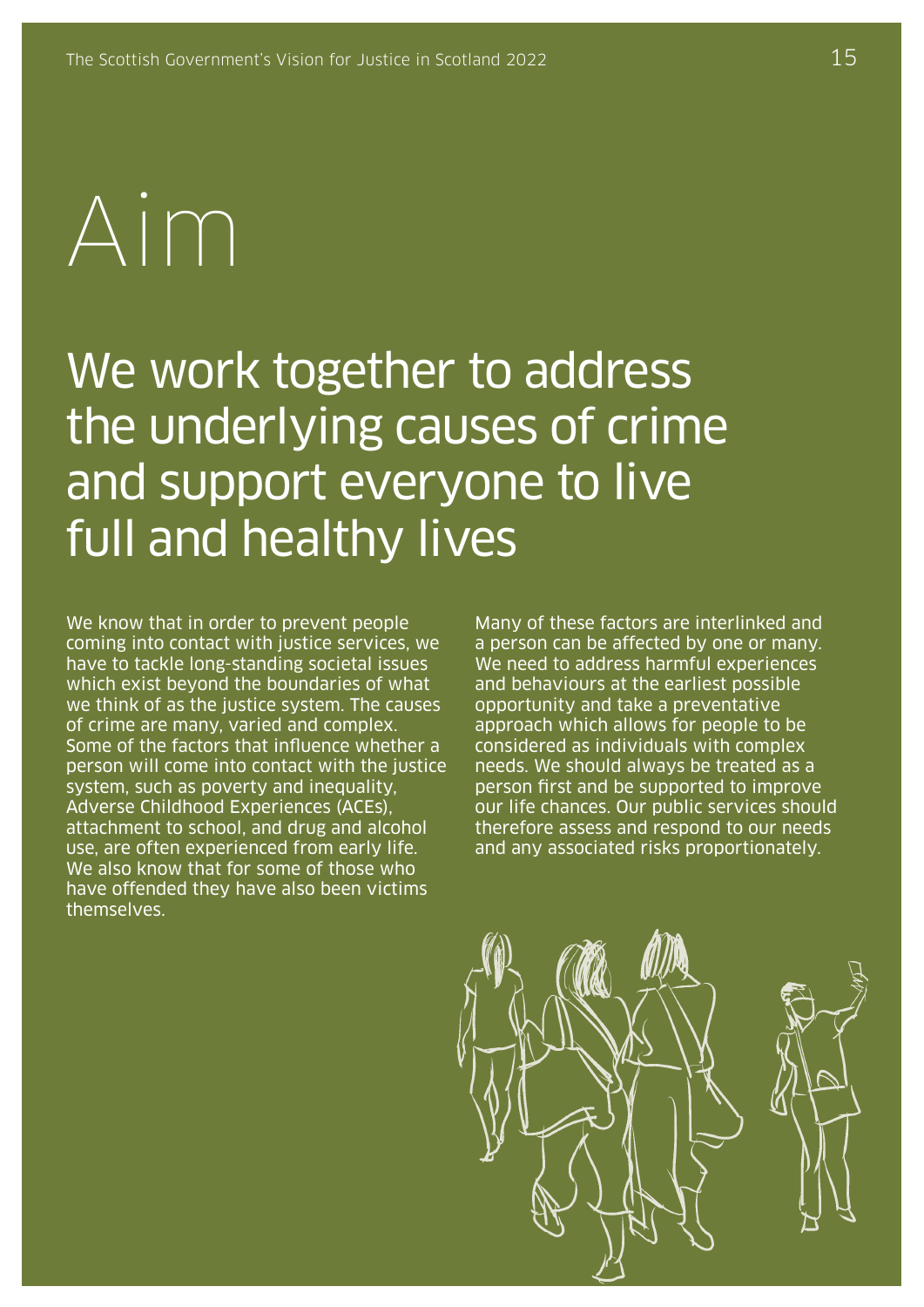#### **Arrivals to prison**

are disproportionately from the most deprived areas



Crime and victimisation are intrinsically linked to deep-seated issues such as poverty and income and wealth inequality. The evidence shows that increasing income inequality experienced by those in developed countries, like Scotland has been linked to lower health and social outcomes, especially those connected to crime and justice. There is clear evidence of a link between experience of area-level deprivation and crime with those living in the most deprived areas being more likely than the rest of Scotland to experience crime with fewer resources to cover the cost. Compared to mothers in the highest-income households, mothers on the lowest incomes are far more likely to experience domestic abuse. To improve the life chances for all of Scotland's adults and children, is beyond the responsibility of justice alone. We need to **work together to mitigate the impact of poverty and disadvantage and reduce those who have contact with the justice system**.

The population in contact with the criminal justice system is a vulnerable one in health and wellbeing terms, with people experiencing high levels of mental health problems, trauma, learning difficulties (sometimes undiagnosed) and speech, language and communication needs. Justice agencies are commonly dealing with

situations where the main issues are around mental health and distress, where no offence, or only a minor offence, has been committed. Police are dealing with increasing numbers of people in mental health distress and that this is placing significant demand on their services and that of health services. To the benefit of individuals and communities we must work with partners to **improve the mental and physical health and wellbeing** of those who come into contact with the justice system.

#### **Drugs and alcohol**

The last Scottish Crime and Justice Survey results found that those who have offended were believed to be under the influence of alcohol and/or drugs in over half of violent incidents and self-reported illicit drug use amongst adults has increased from 7.6% of adults in 2008-09, to 9.7% in 2018-20. Whilst our knowledge is incomplete, we know that there is a relationship between people having a drug-related death and prior contact with the criminal justice system.

Where it is known, 33% of people who had a drug-related death (DRD) in 2015 and 28% of people who had a DRD in 2016 had been in police custody in the six months prior to their death. In addition, slightly over half of the 2016 cohort (53%) had ever been in prison and 12% had spent time in prison in the six months prior to death.

Alcohol and drugs remain a factor in many violent crimes. Evidence suggests that restrictions on the availability of alcohol, including minimum pricing, ensuring a minimum age of purchase is adhered to, reducing the number and density of premises where alcohol is sold, and restricting days and hours of sale, are all associated with a reduction in crime. We must therefore **prevent and experience less harm caused by alcohol and drugs** by ensuring appropriate support and interventions are provided.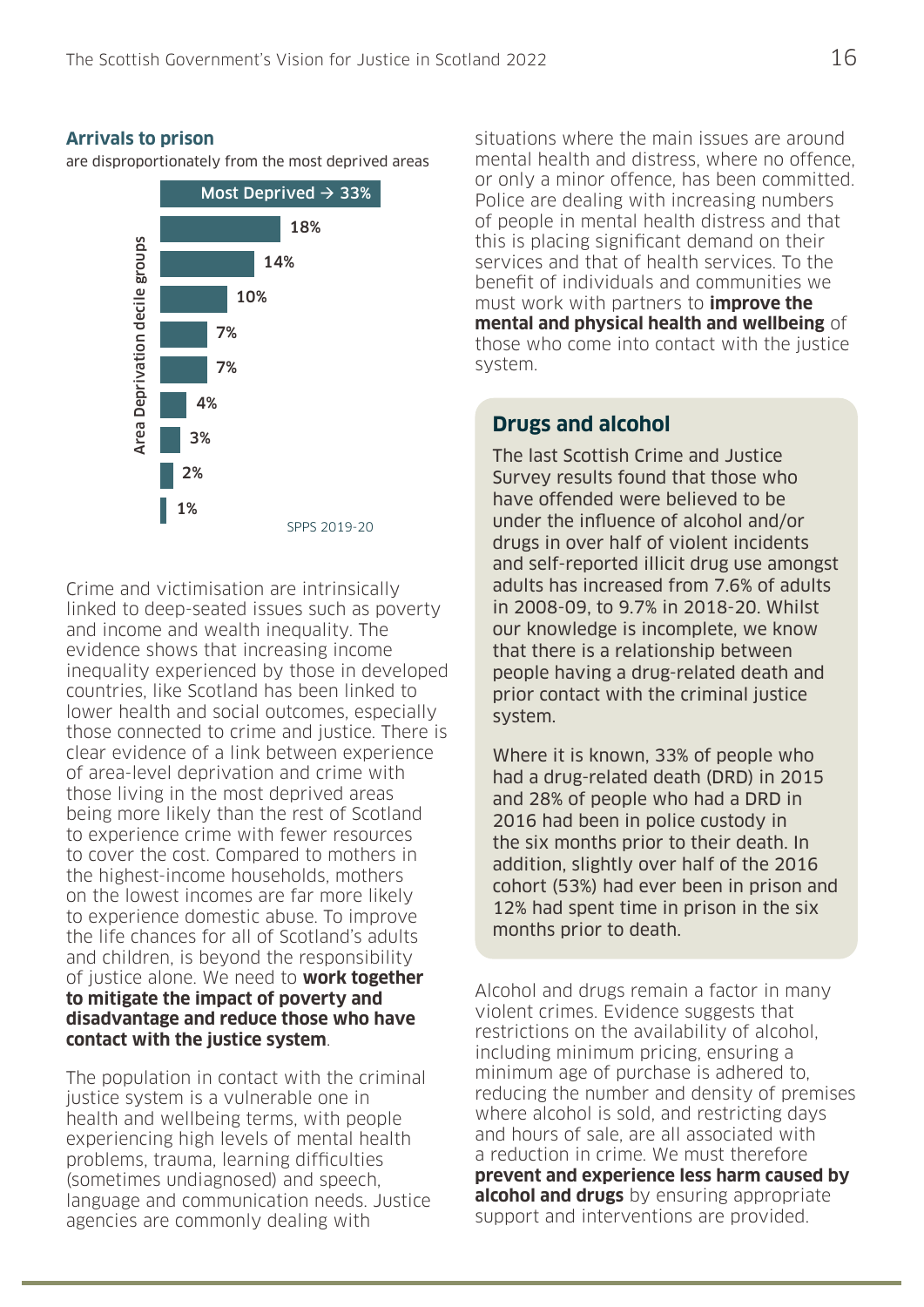We know that those with care experience are over-represented in the criminal justice system in Scotland. Although those who have been in care only make up an estimated 0.5% of the general population, almost half of young people in prison reported that they had experienced care. This pattern continues into adult life with the latest prisoner survey showing that a quarter of prisoners had been in care at some point. There are many reasons why care experienced people face higher rates of criminal convictions. These include: over-involvement with, and a feeling of stigmatisation by the police; increased scrutiny in care placements; participation in difficult formal processes, all of which are rooted in the lived experiences of being in care. As children we have a right to grow up loved, safe and respected. We must **#Keep the Promise** and ensure that children and young people living in care have access to support they need to thrive.



We know that those who experience multiple Adverse Childhood Experiences (ACEs) are more likely than those who do not, to come into contact with the criminal justice system as victims, witnesses or perpetrators of crime. For example, the Welsh study of ACEs showed that comparing to those with no ACEs, those with 4 or more ACES were 15 times more likely to be a perpetrator of violence in the last 12 months. However, we also know that strong positive family environments can be a large protective factor from damaging experiences, helping young people to avoid offending. The youth justice whole-system approach to preventing offending highlights this important role, taking early action at the first signs of any difficulty to **create positive family environments and social networks**.

The importance of the school environment is crucial in addressing the causes of offending and in ensuring a range of positive outcomes for young people. Our evidence tells us that early exclusion from school predicts later engagement in crime and offending, both in terms of "general" offending and "serious" offending. School-based interventions have been found to be effective in reducing the risk of offending, especially those that encourage positive behaviour by clearly enforcing the boundaries around acceptable and unacceptable behaviours. To provide the best chances for their future we should **nurture children to fulfil their potential including through education**.

We will have achieved our aim to work together to address the underlying causes of crime and support everyone to live full and healthy lives when:

- children, young people and families avoid the damaging impacts of poverty.
- we all participate in healthier and more respectful relationships.
- we require less support from emergency justice service responses due to mental ill health.
- children experience fewer adverse childhood experiences.
- we are all supported at the earliest possible stage to avoid high-risk behaviours.
- young people are less likely to offend and the whole-system approach to preventing offending has been extended.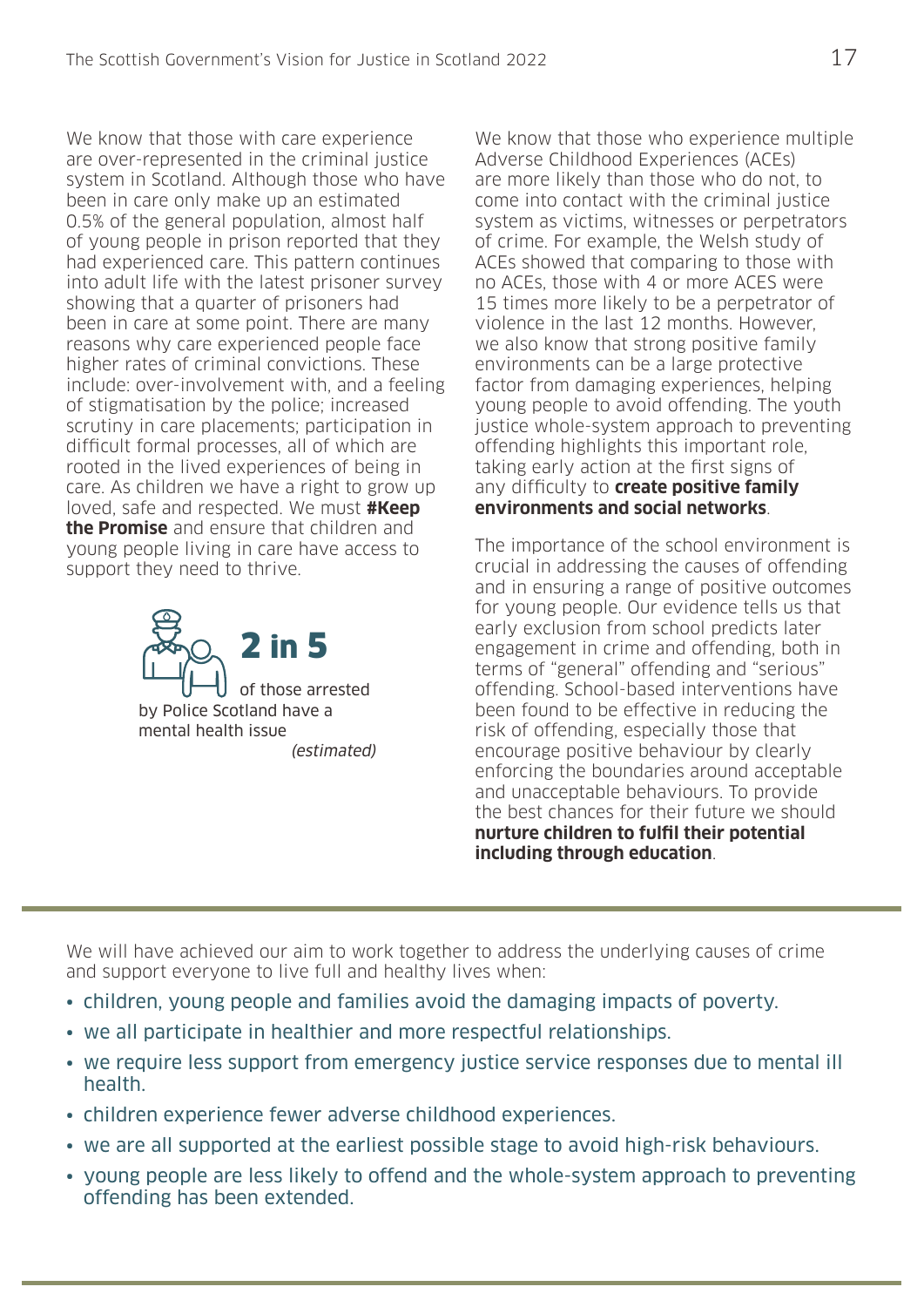# Aim

We have effective, modern personcentred and trauma-informed approaches to justice in which everyone can have trust, including as victims, those accused of crimes and as individuals in civil disputes

Trust in our process of justice is fundamental in ensuring the rule of law is respected in our society. For justice to be achieved, each of us needs to feel able to take action when we are at our most vulnerable. For that to happen, we need to feel that the services are designed to support and help us, and those who work in them listen to and respect our needs.



Our experience of justice can include contact with the police or with a solicitor, being a victim or witness, or a complainant or a party in a civil dispute. We could be an accused person or a family member. Evidence shows that how we are treated affects our feelings about and confidence in justice processes. These experiences are often as important as the conclusion of a case or dispute. We know that the issues which lead to the justice journey are very often traumatic and it is important that the processes within the system minimise further trauma or re-traumatisation and help us recover.

Resolution in court is not always the best outcome or process. Dealing with issues before they reach court – where appropriate – both within the civil and the criminal justice systems, can lead to better long-term outcomes. So we should continue to research and expand our approaches to ensure we are taking the most effective approaches, and at the right time, to ensure public safety and confidence.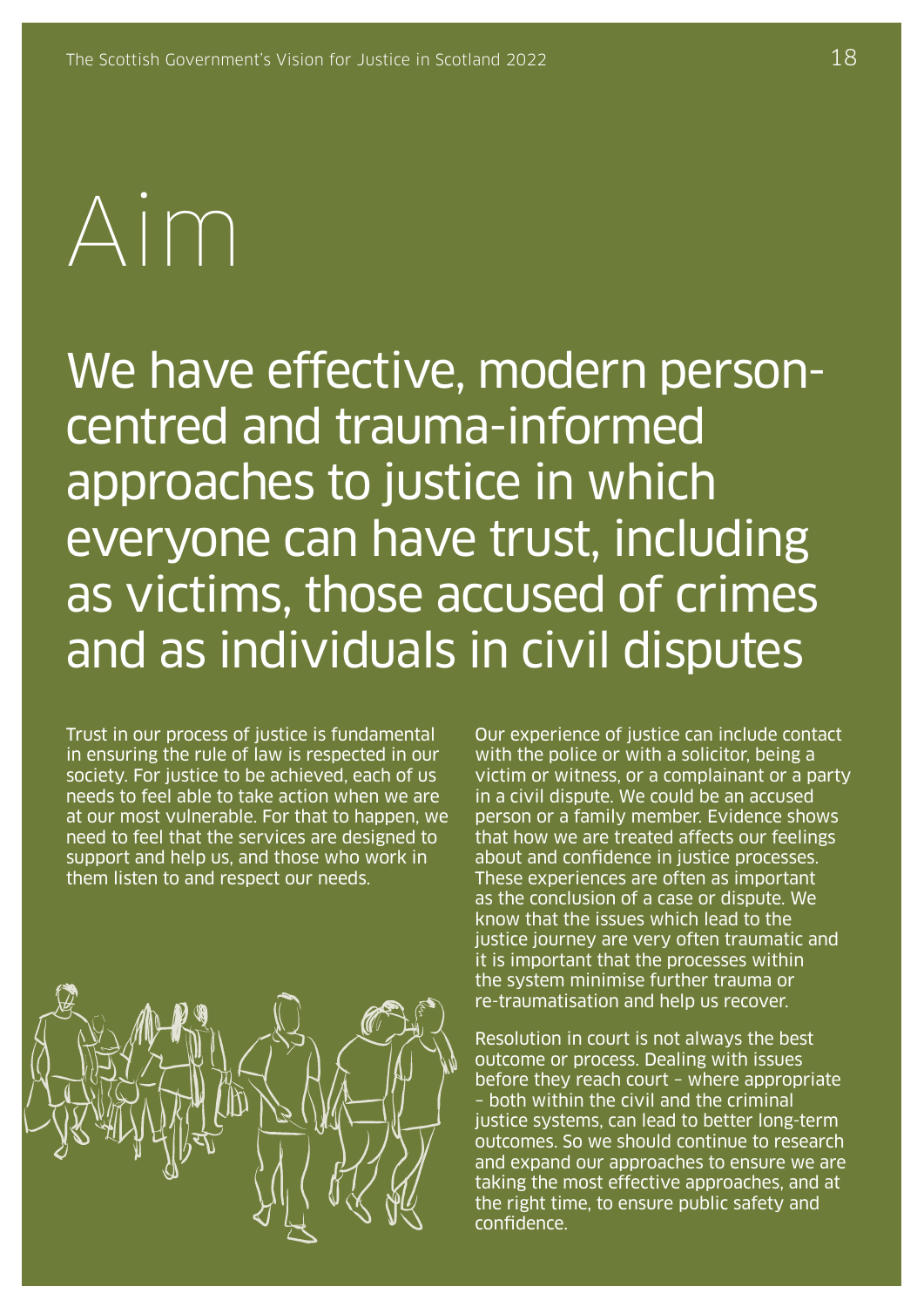Generally, people hold favourable views of the justice system. For example, around three-quarters of adults are confident that the system allows all those accused of crimes to get a fair trial and that everyone is able to access the justice system if required. This confidence in our systems of justice is not felt equally – the experiences of victims and witnesses has frequently been characterised by a lack of support, poor communication and a sense of powerlessness. Older adults, women, and those living in the most deprived areas of Scotland are also generally less confident in the justice system, we must **therefore increase everyone's confidence in our justice services**.

A key element of justice is ensuring our rights are upheld. Evidence from the UK suggests that people with greater legal knowledge of their rights and responsibilities and greater understanding of legal issues are more likely to get professional help. On the other hand, people with less understanding of legal issues find it much harder to access the services and information they need to resolve their issues. A lack of legal understanding affects a significant proportion of the population and extends beyond vulnerable groups – even a significant number of people with high incomes and education levels can exhibit low legal understanding. There is also evidence of significant differences between population groups; those who say their lives are limited greatly by disability are particularly vulnerable. We must **have fairer access to justice**, whereby we are able to be supported by legal professionals and income or wealth is not a prohibitive factor in ensuring high-quality legal (and advice) services in both criminal and civil law settings. An effective and efficient legal aid system is vital to ensuring access to justice. Reforms of legal aid will ensure a person-centred approach can be facilitated.



#### **Justice access**

84% of those aged 16 to 24 were confident that the system makes sure everyone has access to the justice system if they need it, in comparison to 70% of those aged 60 or over.

#### SCJS 2019-20

Data on the make-up of our justice services is not always complete both in terms of covering the whole workforce or all of the protected characteristics. We do know however that many our justice organisations have a far lower proportion of employees from a minority ethnic background than in the population as a whole. Across the organisations that make up Scotland's justice system, women are not always equally represented in the workforce, especially when looking at more senior roles. Inclusive and representative services are those which reflect the populations which they serve in order that they understand the lives of the people they interact with and which are affected by these interactions. Conversely, an unrepresentative system can undermine trust in justice. Therefore, we need to have **more inclusive justice services and organisations which reflect our diverse communities** and which ensure recruitment, development and retention to support improved representation of diversity across all workforces.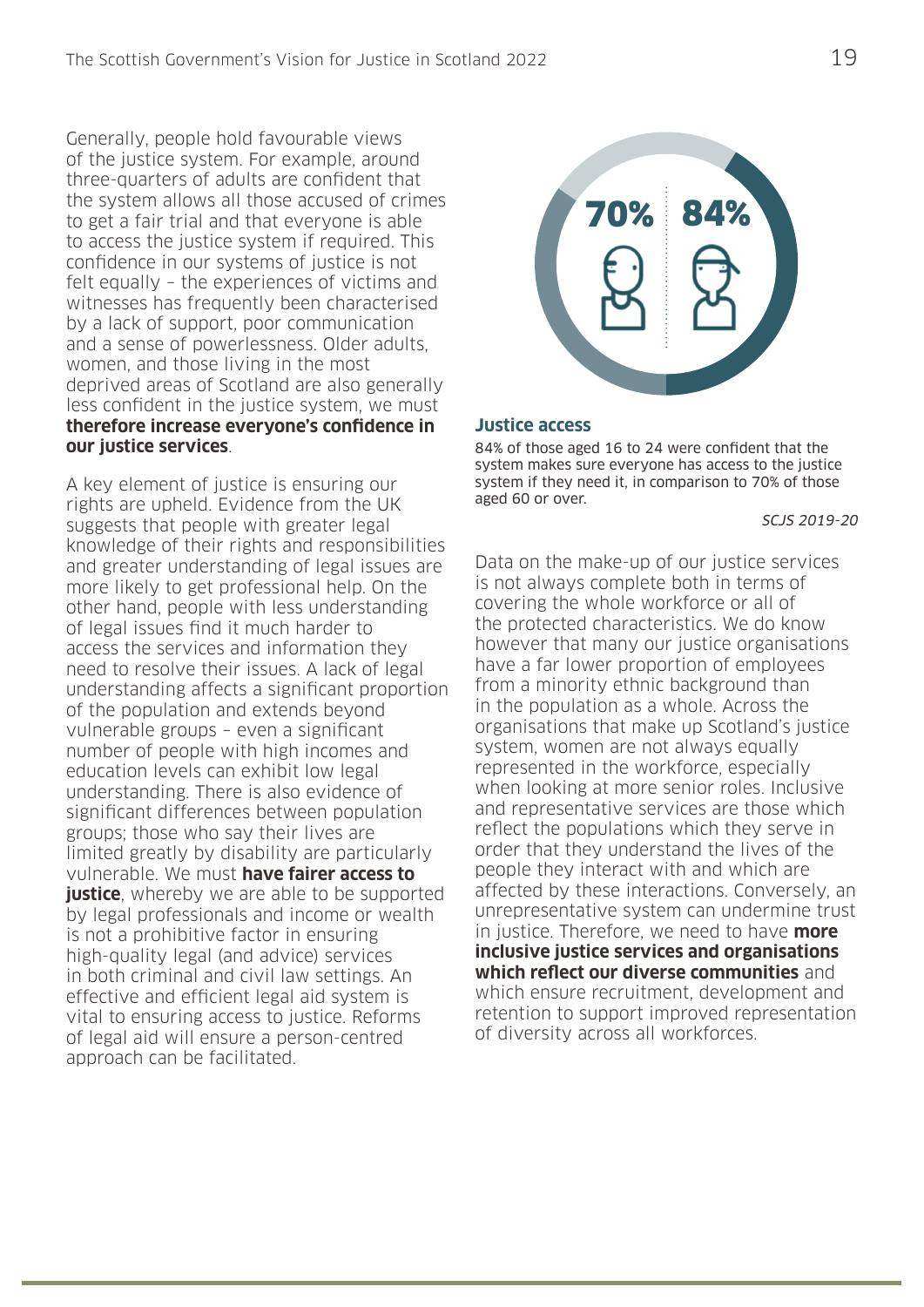Civil disputes are damaging, expensive, and time-consuming. They affect individuals, communities, organisations, government, and the economy. Preventing disputes, and resolving them earlier and more effectively, benefits us all. This includes being able to access alternative dispute resolution or mediation forums for civil justice issues.

Diversion from prosecution prevents an individual entering the wider criminal justice system by addressing the underlying causes of offending, and helps to ensure people get access to the drug, alcohol and mental health services they need. It is especially effective when the diversionary intervention is complemented by work designed to address the underlying issues which contributed to the offending behaviour. Evidence has shown that this lowered contact, particularly for young people, reduces their likelihood of further involvement in offending.

Fiscal work orders allow Procurators Fiscal to offer unpaid work orders as an alternative to prosecution. People given fiscal work orders also tend to be younger than those given community payback orders and substantially more tend to be employed.

Different approaches to justice, working alongside or within the criminal justice system should also encompass accessing comprehensive restorative justice services and independent legal representation where appropriate, allowing for victim's voices to take a central role in justice processes.

Choice and joint decision making are a central component of a person-centred approach, we must therefore **have access to different forms of justice including non-legal solutions**.

#### **What are other countries' experiences of problem-solving courts?**

As we consider other approaches to delivering justice, we can look to what other jurisdictions have done.

Extensive international evidence suggests that, when delivered appropriately to the right population, problem-solving courts which bring together the authority of the court and the services necessary to reduce reoffending and improve outcomes can reduce reoffending, improve compliance with court orders and generate savings for the state.

This is thought to be due to the perception of fair treatment which increases compliance and also the effective monitoring of cases by the judges. The strongest evidence is for adult drug courts which are effective at reducing substance use and reoffending especially for those who present a higher risk of reoffending. Other countries have found good evidence for alcohol and family courts in tackling parental substance use and reducing the number of children permanently removed from their families. Mental health courts have also been found to likely to reduce reoffending, although they may not directly impact the mental health of those who have offended, and evidence on the impact of problemsolving domestic violence courts on outcomes for victims, such as victim safety and satisfaction, is promising as they can reduce the frequency and seriousness of a perpetrator reoffending.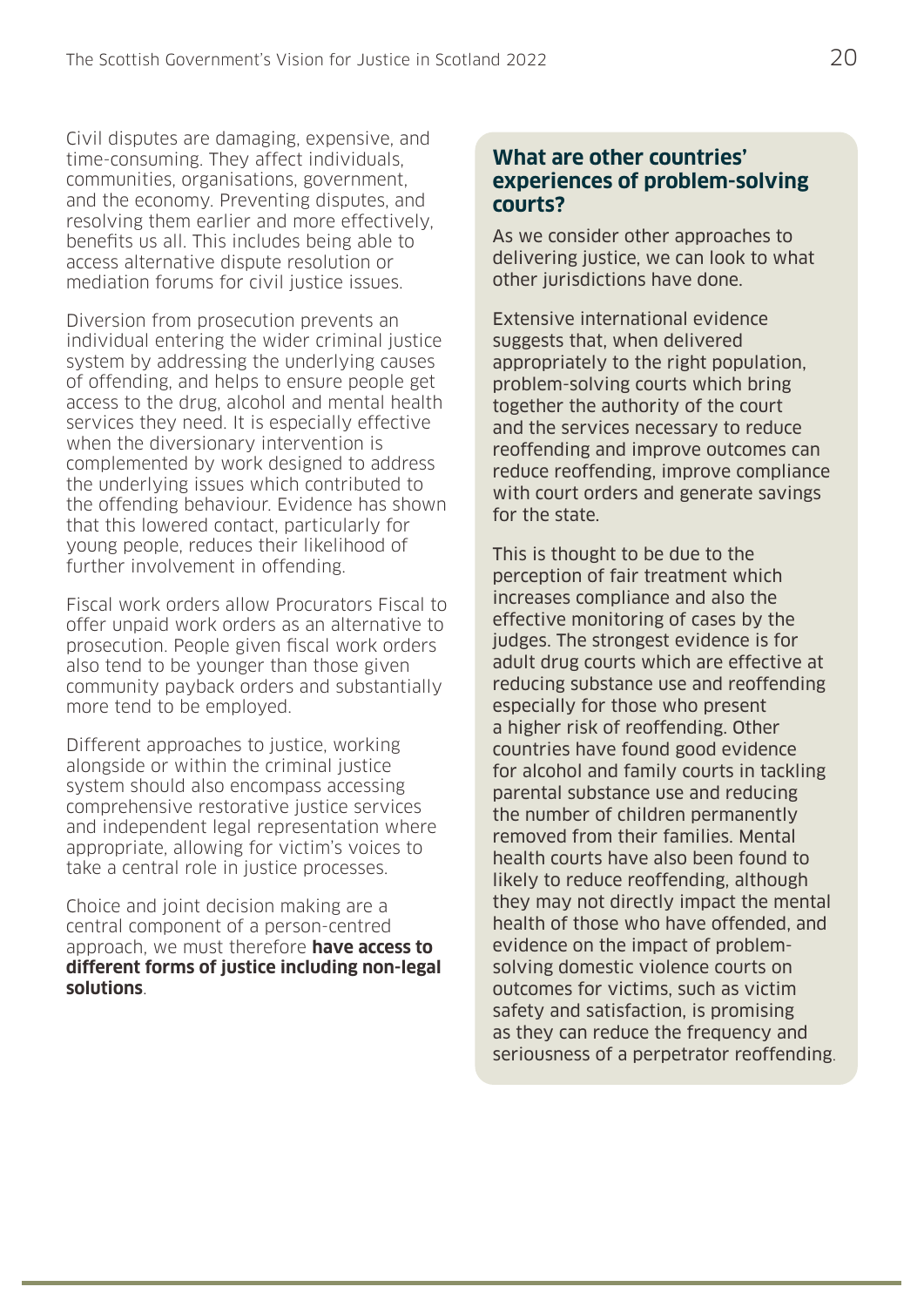For those of us that do come into contact with the justice system – as victims, witnesses, those accused of crime or members of society for civil and tribunal cases – we must be seen as a person first. The experience of justice is as important as the need for a substantive outcome. Both feedback we have received and international evidence shows the importance of timely and accurate information and effective methods of communication with victims, both in delivering information and listening to their needs. The basic provision of timely information can assist victims in coping with the impact of victimisation. A lack of information can only act to aggravate these symptoms and in many cases can result in victims disengaging with the criminal process and withdrawing their co-operation. We also have extensive feedback on the impact that the lack of joined up services have on individuals both in terms of making it much more difficult to navigate the justice process and also being required to retell stories causing further trauma. Individuals are all experts in their own lives but are not all experts in the justice system. People in contact with the justice system must therefore be supported to understand the processes of justice, **be treated as a person first, experience joined-up services and timely communication**. This includes supporting victims in their recovery.

We know that uncertainty and delay cause great anxiety for all those in the justice system and the duration of the legal process was an issue prior to the COVID-19 pandemic. We know that the amount of time that users of courts have to wait to resolve their cases is one of the key drivers of satisfaction. There has been consistent feedback from victims' groups that the delays are having a profound effect on individuals as they feel like they are unable to move forward with their lives until the trial date, and are often re-traumatised by holding onto their experiences to ensure it is fresh in their minds for giving evidence. We must therefore ensure across criminal and civil jurisdictions that we **experience fewer delays in the justice system**.

It is always deeply regrettable when a child comes into contact with the criminal justice system as a victim of crime or as a witness, therefore we must ensure we take approaches that do not further exacerbate trauma. Research indicates immediate access to trauma-focussed health services may be one of the key factors for recovery. Extended periods of the investigative and judicial process conjoined with lack of access to health services may increase children's risk of further trauma and more serious long term consequences. Research also shows that child abuse cases undertaken by multidisciplinary teams were more strongly associated with higher conviction rates and increased receipt of health and support services compared to more traditional services. Children and their families report that a positive aspect of court proceedings is when children are engaged as active participants rather than passive recipients of the process. A Barnahus model seeks to provide a trauma-informed response to child victims and witnesses of serious and traumatic crimes in a familiar and non-threatening setting. We must ensure children's rights providing access to **traumainformed recovery, support and justice**.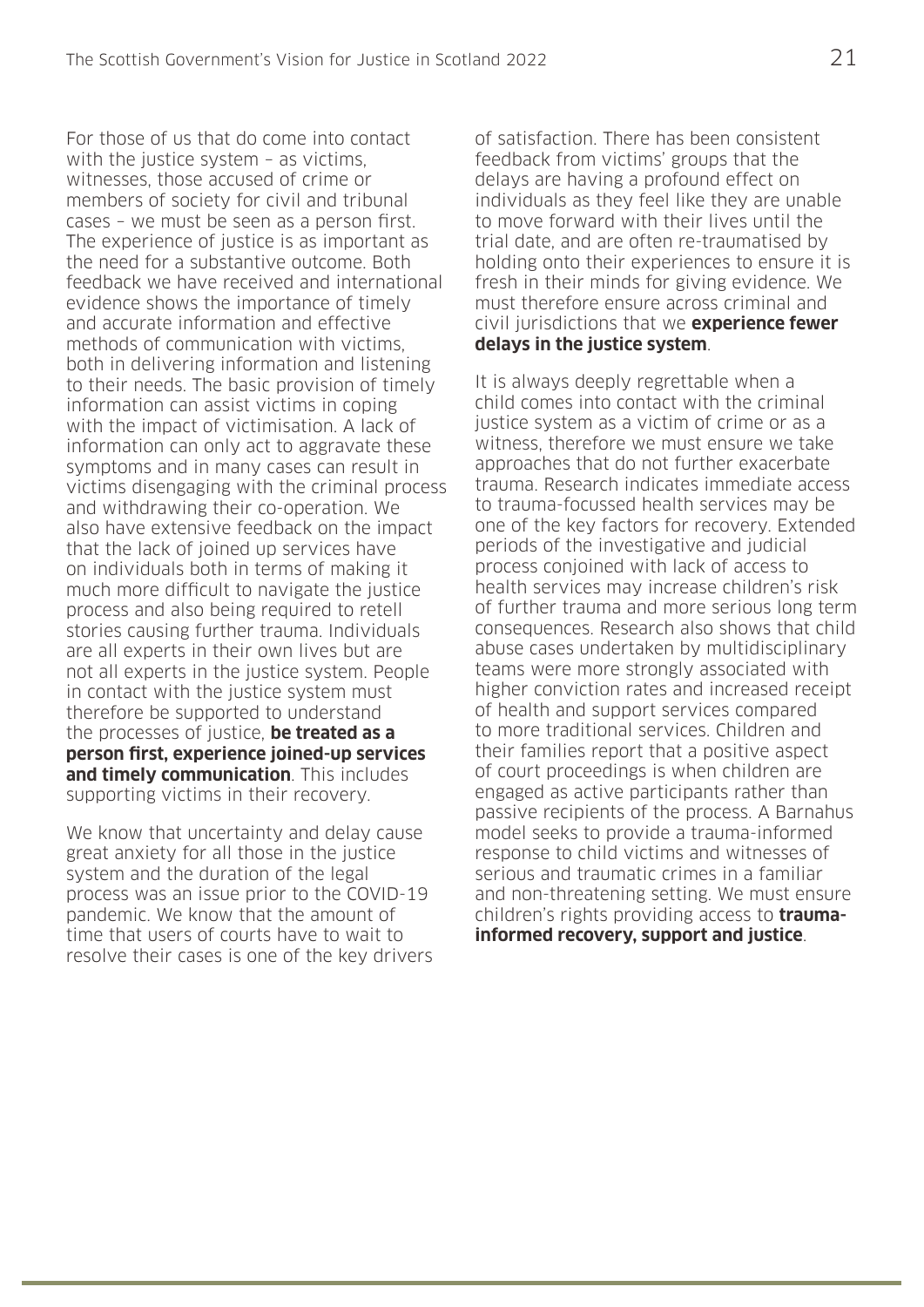We will have achieved our aim of delivering effective, modern, person-centred and traumainformed approaches to justice in which everyone can have trust, including as victims and those accused of crimes and as individuals in civil disputes when:

- we all have confidence in reporting crimes.
- everyone's rights are upheld.
- services are joined up and everyone is kept informed.
- we all can access the appropriate support needed to participate in justice processes.
- we all can access a fair, modern, affordable civil justice system.
- children are treated with love and support and their voices are heard effectively.
- everyone is supported to recover from the harm and trauma and possible re-traumatisation they have experienced.

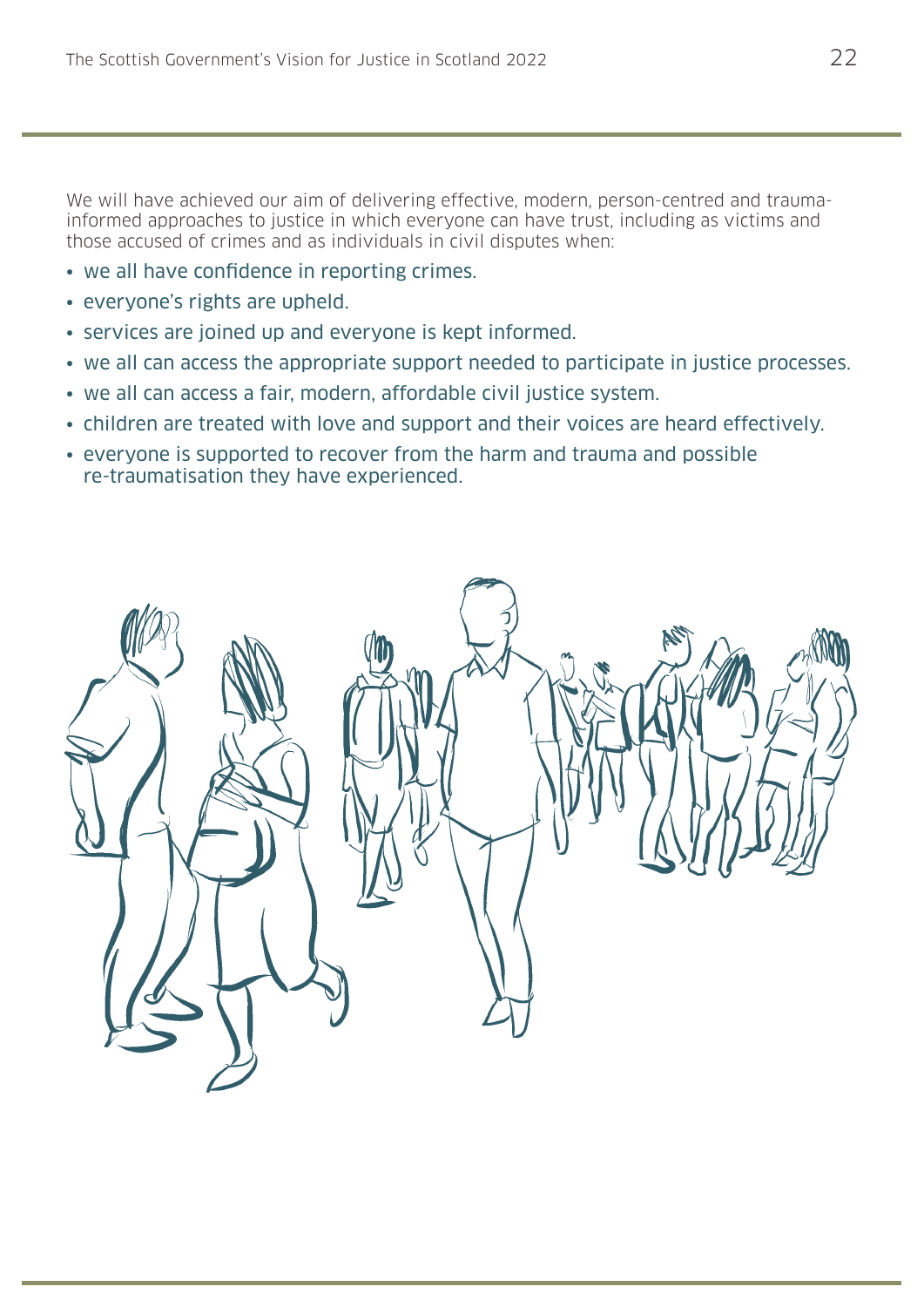# Aim

### We support rehabilitation, use custody only where there is no alternative and work to reduce reoffending and revictimisation

Scotland's prison population is among the highest per capita in Western Europe despite the fact that over the last 30 years or so recorded crime in Scotland has decreased. Much of this is due to the fact that we are increasingly bringing the perpetrators of certain crimes to justice as well as the fact that prosecutors and courts are dealing with more complex and serious crimes. For example, the number of people in prison for sexual offences has doubled over the last decade as these types of crimes have tended to result in custodial sentences. The proportion of the prison population who are held on remand also increased substantially, especially during the time of the COVID-19 pandemic and has risen to a high of 30%.



Whilst there will always be a need for prison, we know that the effect of imprisonment can be negative and profound both for the individual and for their families. Many of those who offend have experienced poverty, disadvantage and ACEs, trauma and often have substance use or health problems and require support. In addition, whilst reconviction rates have been falling over the last 20 years, two-thirds of convictions are second, third and fourth convictions, suggesting that our societal systems are failing to tackle reoffending and to break the cycle of crime. Therefore, due to the known damaging impact of prison and the changing nature of crime trends we must look to redefine the role of custody in the context of needing to better support individual's rehabilitation, by taking a trauma-informed and person-centred approach whilst also ensuring public safety.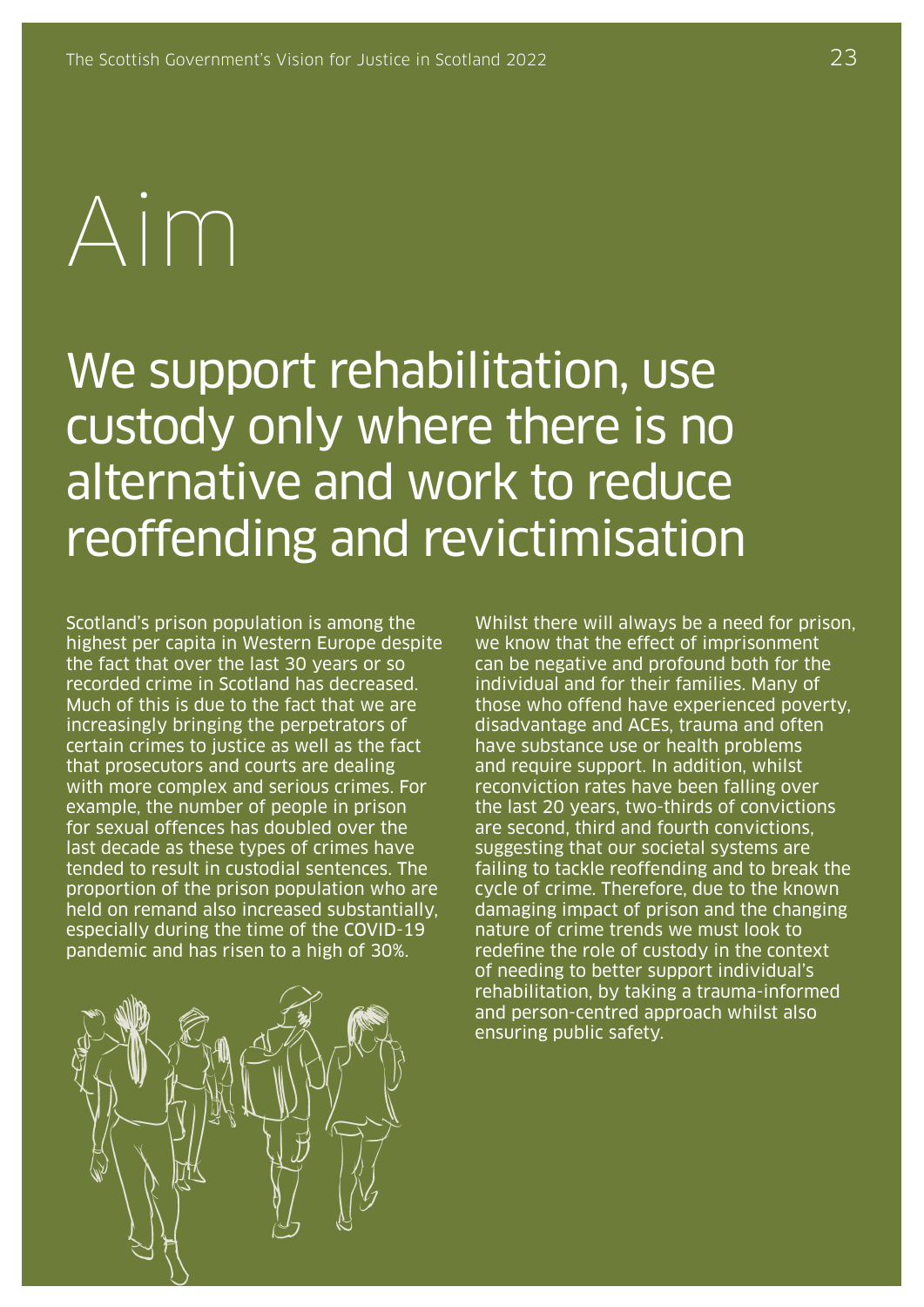Community interventions are more effective than short prison sentences at addressing offending behaviour and breaking the cycle of reoffending. Prison can by its very nature disrupt factors that can help prevent offending, including family relationships, housing, employment and access to healthcare and support. At the same time as the prison population has been increasing, the use of community sentences has increased to over 20%, in 2019-20. More however needs to be done to ensure that consistent and effective interventions are available across all of Scotland to assist in creating positive futures for those who have offended.

For many crimes that are committed there are victims who have suffered and continue to do so. As we work to ensure effective rehabilitation and recovery for those who have offended this must be balanced with victim's safety in their own recovery from harm and trauma.

There will always be a need for prison where a risk of serious harm is posed and custody can provide an important opportunity for rehabilitation. However, the international evidence shows that imprisonment can have damaging effects, through weakening social ties, creating stigma, adversely impacting on employability and housing stability, and ultimately increasing the likelihood of reoffending. We know that imprisonment for short periods is counterproductive and our evidence consistently shows that those serving short term sentences reoffend more often although it should be noted that those who receive community sentences have often committed less serious crimes. The long-term aim is that people should **only be held in custody where they present a risk of serious harm**.



of as a proportion of all criminal proceedings has remained relatively static.

Crim. Proc. 2019-20

#### **Prisons and sentences**

Fewer people are being sent to prison each year with the number of individuals spending time in custody having fallen by around 15% over the last decade, but those who are sent, are sent for longer.

The Presumption Against Short Sentences (PASS) was increased to apply to sentences of 12 months or less in 2019 and early indications suggest the number of people sent to prison by Scottish Courts each year has fallen.

Adults surveyed in the Scottish Crime and Justice Survey are generally supportive of community sentences with the vast majority of adults believing that people serving community sentences should be given support to reduce the likelihood of them committing more crime in the future, and most believing that people helping their community as part of a community sentence is an appropriate response for a minor offence, rather than a short prison sentence.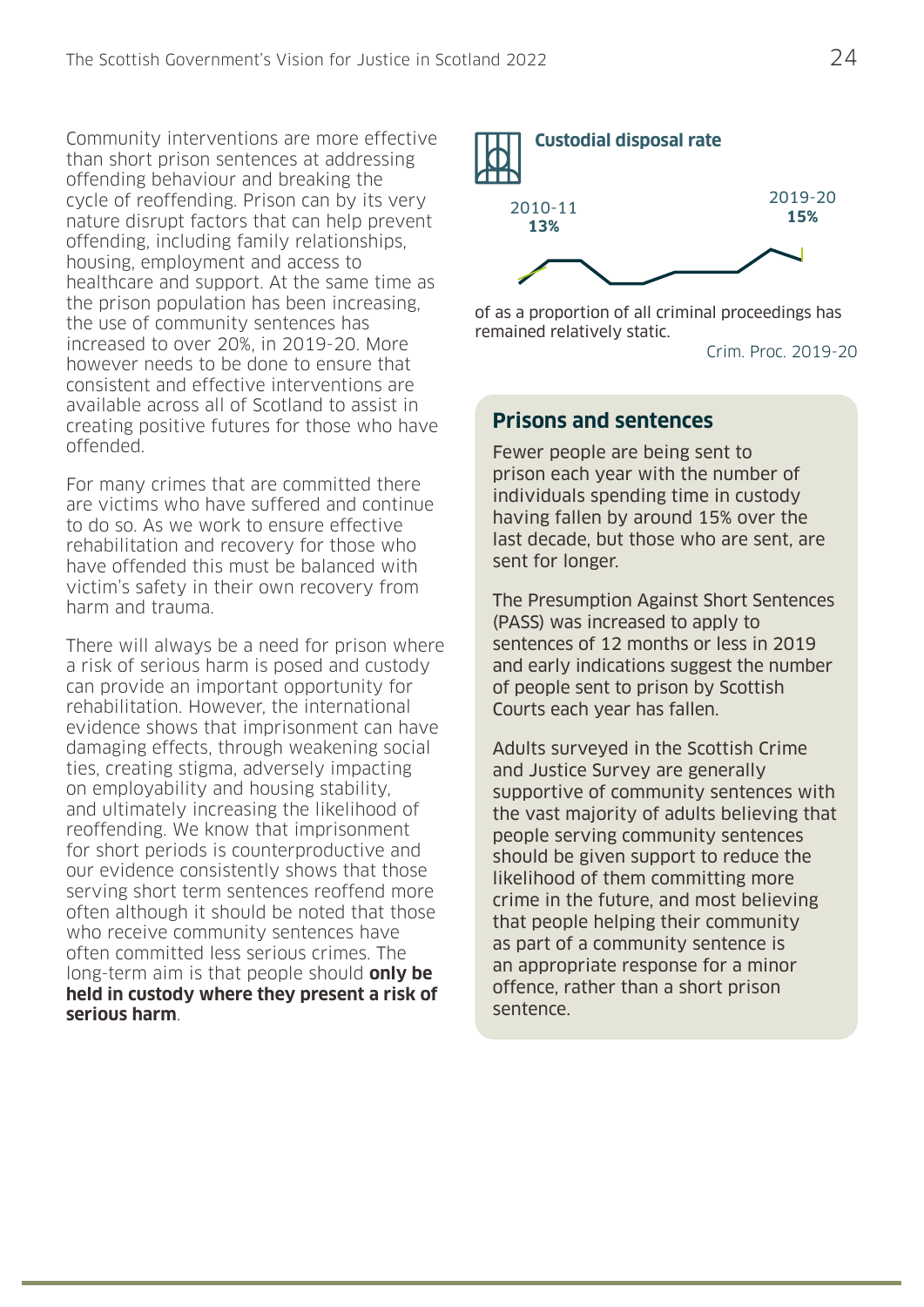Justice in the community is principally about organisations working together to help people who have offended pay back to the community and address the reasons why they commit crime. At present many of those convicted of crimes receive fines or community-based sentences, such as unpaid work or restriction of liberty orders – which are electronically monitored. We will seek to widen the use of electronic monitoring to allow it to be used more routinely as part of the management of relevant individuals in the community and introduce additional capabilities to enable this to take place. Research conducted by the Scottish Sentencing Council revealed that community sentences are commonly viewed by the judiciary as providing a greater chance of rehabilitation and, in general terms, as a more cost-effective alternative to imprisonment. We also recognise that robust arrangements, such as the Multi Agency Public Protection Arrangements (MAPPA) require to be in place for managing the risks posed by those that have committed the most serious offences. We must therefore **have access to a range of consistent, effective interventions in our communities**.

We know that sentences served in the community are more effective at reducing reoffending than short-term custodial sentences. This is particularly the case for those who are held on remand; international evidence suggests that remand is associated with negative effects that may hinder longerterm desistance from crime including an increased risk of suicide and mental distress, disintegration of social supports and family ties and disruption to employment that increase the likelihood of reoffending upon release. We must therefore be supported to **remain in our communities, minimising stigma and prejudice**.



16710 Community Payback Orders imposed in 2019-20



1% increase on 2018-19



70% had an unpaid work or other activity requirement



62% had an offender supervision requirement

Where custody is appropriate, we must also ensure that people are supported when they leave. The reality is that for those who are released from prison, rebuilding their life can be difficult. Lack of employment is known to increase the likelihood of reoffending, and those without a job are more likely to reoffend. However, the pathway to sustainable employment for people with convictions can have many complex obstacles which are similar to desistance and recovery journeys. Finding suitable accommodation can also be a huge challenge for those leaving prison. The 2019 Prisoner Survey found that just over half of prisoners reported losing their accommodation whilst in prison. Furthermore, the Hard Edges study in 2019 found that many people were released straight into homelessness. Housing has also been identified as one of the main challenges encountered by those with drug problems on release, and the lack of stable housing also made it more likely that they would resume drug use. To ensure greater success in reducing reoffending we must be supported to **integrate into our communities, including having a safe place to live and options for employment**.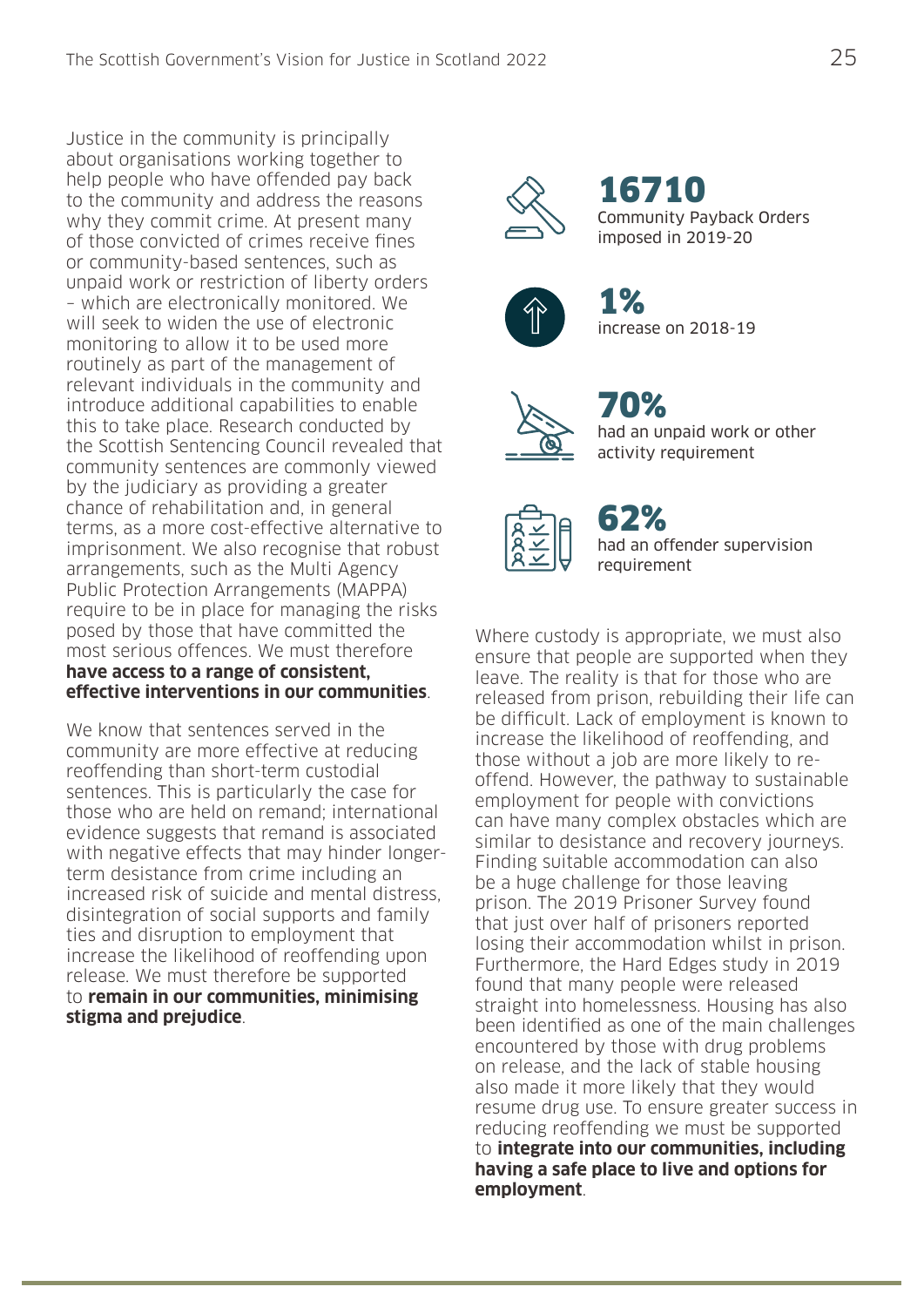Having a family member in prison has a negative effect on all concerned. There are an estimated 20,000 children who are affected by parental imprisonment in Scotland, a recognised Adverse Childhood Experience (ACE), and young people who experience family imprisonment in Scotland find it difficult to maintain familial relationships. The evidence suggests that the most important protective factors for children of prisoners are continuing relationships with a parent or carer, and children being given enough information to understand what was happening to them. Early and good-quality contact with their imprisoned parent is also crucial for children, reassuring them about their parent's wellbeing. In addition, evidence at a UK level showed that the families of those imprisoned relatives saw their debts increase during the period of incarceration, exacerbating the impacts of poverty. Family and strong societal relationships are also a known protective factor against reoffending we must be supported to **maintain and enhance social networks and links with families**.

Those who experience imprisonment in Scotland have poorer health mentally, and physically. In the 2019 Prisoners Survey, one in five reported that drinking affected their ability to hold down a job and nearly a fifth reported being worried that alcohol would be a problem for them when they get out. The same survey found that around one quarter reported using illegal drugs in prison in the month prior to the survey. Whilst there are no robust figures for the prevalence of mental health problems in Scottish prisoners, prescribing indicators suggest a considerable burden, in particular for depression and psychosis. On a range of other health measures, the prison population show poorer health than the general population. That is, in part, due to the ageing profile of the prison population in Scotland, where the proportion of those aged over 50 years is growing. All of this leads to poor health outcomes, including lower life expectancy for those in prison, we must therefore be supported to **improve our health and wellbeing as part of rehabilitation and recovery**.

A child in conflict with the law must be treated with dignity and respect. They have the right to legal assistance and a fair trial that takes account of their age. Research by the Children's and Young People's Centre for Justice suggests that the majority of young people who are involved in serious offending are often facing many difficulties themselves including trauma, abuse, neglect, bereavement, loss and being victimised themselves. Many struggle to understand the system they are involved in as it is an adult system that does not take age into account. Some research suggests that young people do not fully develop in terms of maturation until their mid-20s so many older young people not have the ability to fully understand information, systems and processes that are designed for adults. We must therefore **ensure children and young people are supported, and maturity and stage are considered, as they transition to adult services**.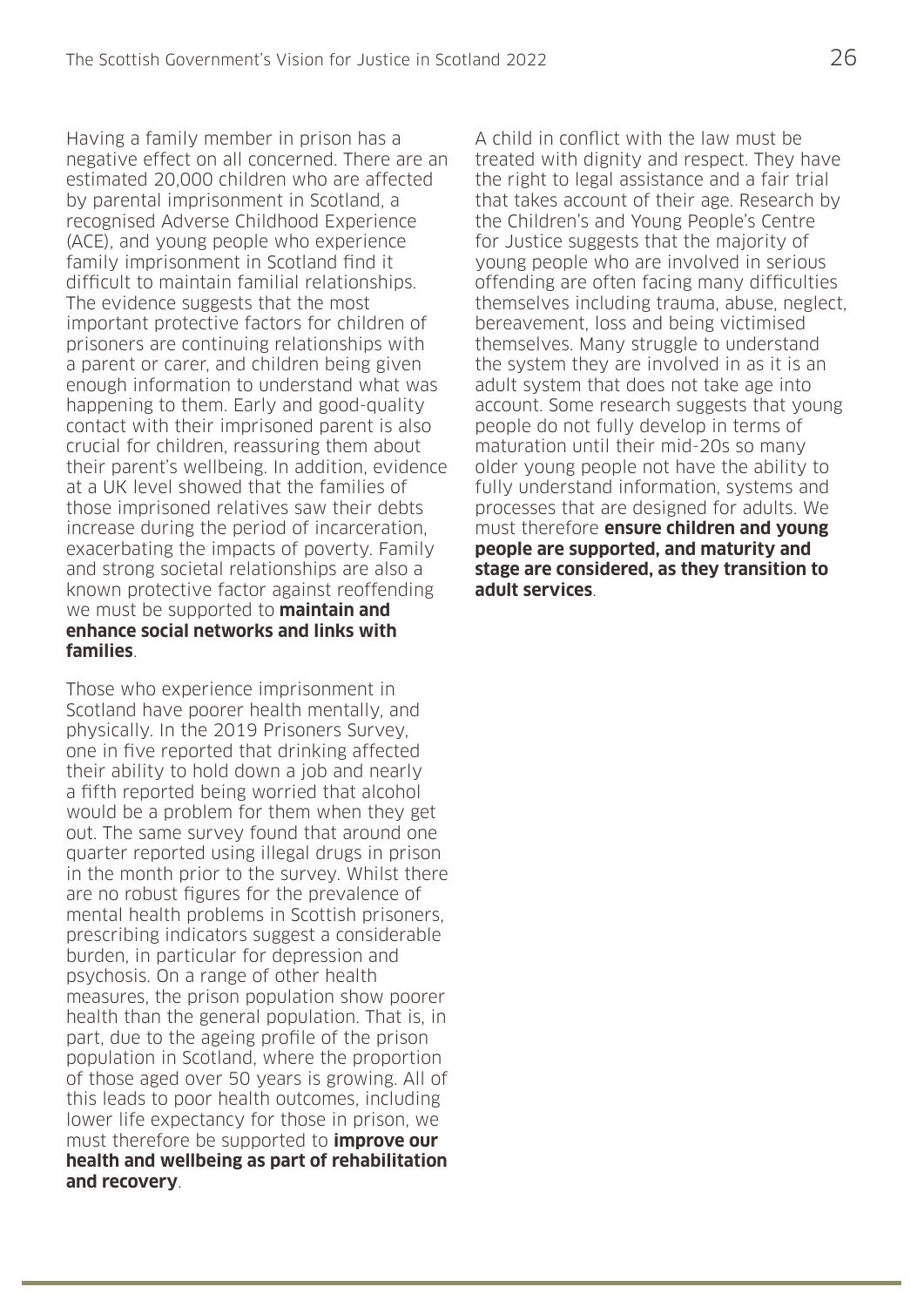We will have achieved our aim to support rehabilitation, use custody only where there is no alternative and work to reduce reoffending and re-victimisation when:

- we experience less crime and reduced harm from re-offending in our communities.
- people who have offended are supported to maintain and enhance their social networks and links with their families.
- people who have offended, who are in prison are supported to live healthier, more productive lives.
- those with a family member in prison are protected from the negative impacts.
- children and young people who have committed crimes are not held in young offenders institutions.
- children and young people have the appropriate support as they transition to adult services.
- those who have offended have access to housing which meets their needs.
- those who have offended have positive employment prospects and fair work.

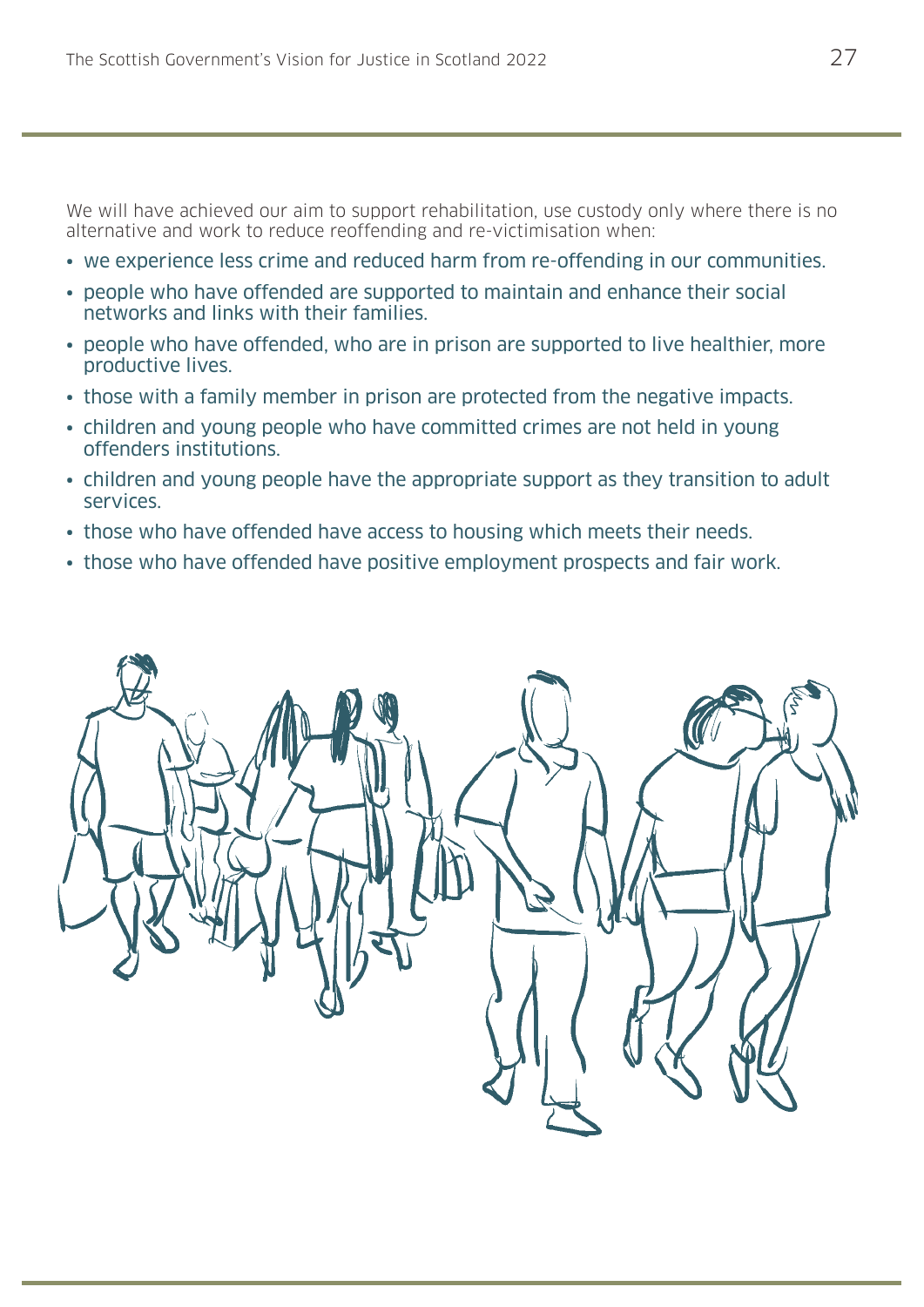# Aim

We address the on-going impact of the COVID-19 pandemic and continue to renew and transform justice

COVID-19 exacerbated and created new challenges for the operation of the justice sector. Exceptional measures have been required to maintain public health. In parallel, an unprecedented response has been necessary across Scotland's justice system to maintain the most essential services that support justice. It is widely acknowledged that restoring the capacity of the courts and community sentencing to their pre-pandemic levels will not by itself address the growing backlog of delayed activity. Prior to the pandemic there was work being progressed which recognised the need for

wider transformational change to respond to changing demands and the needs of those who rely on Scotland's justice system. It is with renewed vigour that we undertake this system wide transformation to improve the experiences and outcomes for those we serve.

To enable transformative action to be taken forward in alignment with the preceding aims and outcomes we must continue to focus on recovery of the justice system. Recovered services will be in a better position to take forward transformation.

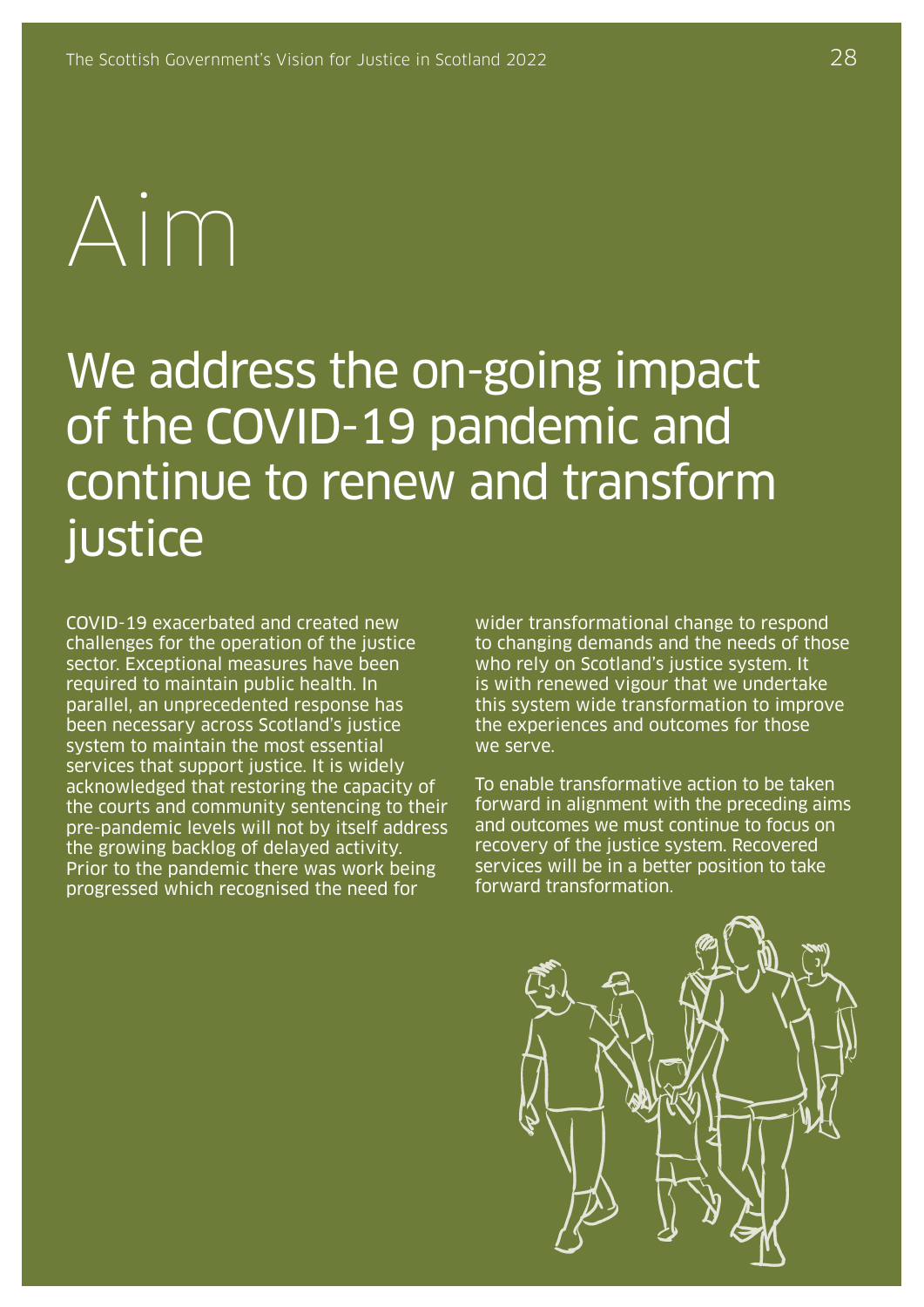One of the most serious impacts of the closure of Scotland's courts and tribunals at the start of lockdown was a substantial increase in the backlog of civil and particularly criminal cases which has resulted in delays. As the country re-opened, some court and tribunal business got underway either in virtual, online form or through a limited number of cases where participants (judges, lawyers, witnesses, the accused, media and the public) attended in a socially distanced manner, and remote jury centres were set up. Although measures have been undertaken to mitigate the impact of the delays on the public, the impact of the pandemic has been especially hard on witnesses and victims of crime due to delays. For those accused held on remand, delays have meant extended periods in prison and extra strains on an already stretched prison service. For those in prison, pressures have affected the delivery of programmes, interventions and other services while the day to day effects of the restrictions required to control the spread of the virus have also been considerable. A full public consultation on a Covid Recovery Bill – aiming to support Scotland's recovery from COVID-19 – invited views on 30 specific legislative proposals that have the potential to support COVID-19 recovery. We must **learn from the response to COVID-19 and keep appropriate legislative and operational measures**.

The Recover, Renew, Transform (RRT) programme set up in 2020 in response to the pandemic, focusing on returning court capacity to pre-pandemic capacity and reducing historical backlogs, creating new ways of working and resolving cases at the earliest possible opportunity. Greater use of technology and more digital practices have a potential to lower, if not eliminate,

some of the usual barriers to accessing justice such as financial cost, time and the complexity of justice systems. However, there are some risks, barriers and challenges when considering current justice innovations through a person-centred approach. This includes, ensuring accessibility for vulnerable and marginalised groups, who may be affected by lack of connectivity, skills or worsening economic situations; and to ensure their rights are upheld. We must continue to **respond to the immediate challenges while informing the delivery of transformation across the sector**.

In order to support the recovery of justice services action should be explored to reduce the need for traditional justice processes, in keeping with the wider ambitions of the Justice Vision. The programmes and approaches set up in the midst of the crisis have been successful in ensuring the operation (in new ways) of the justice system, and have tried to limit negative impacts. Prior to and throughout lockdown, domestic abuse cases have been prioritised. We anticipate the waiting period for domestic abuse cases will further reduce with the additional court capacity. However, it is anticipated that it will take several years to manage the backlog and return to waiting times of 10 weeks for domestic abuse cases. Work to ensure that we reduce the immediate backlogs and delays and negative impacts on service users should be taken forward in full consultation and collaboration with interested parties, reflecting the pace and stage at which we are now at in the pandemic. We must **use a full range of solutions to reduce the need for and pressure on, justice services while negative impact on users is reduced**.

We will have achieved our aim of addressing the on-going impact of the COVID-19 pandemic and continue to renew and transform justice when:

- people experience less delays and upheaval as a consequence of COVID-19.
- the impact of COVID-19 is planned for and mitigated across all parts of the system.
- we learn the lessons of the pandemic to ensure a more resilient justice system.
- we continue to renew and transform, drawing on the experience of what worked during the pandemic to improve efficiency and deliver better outcomes for individuals.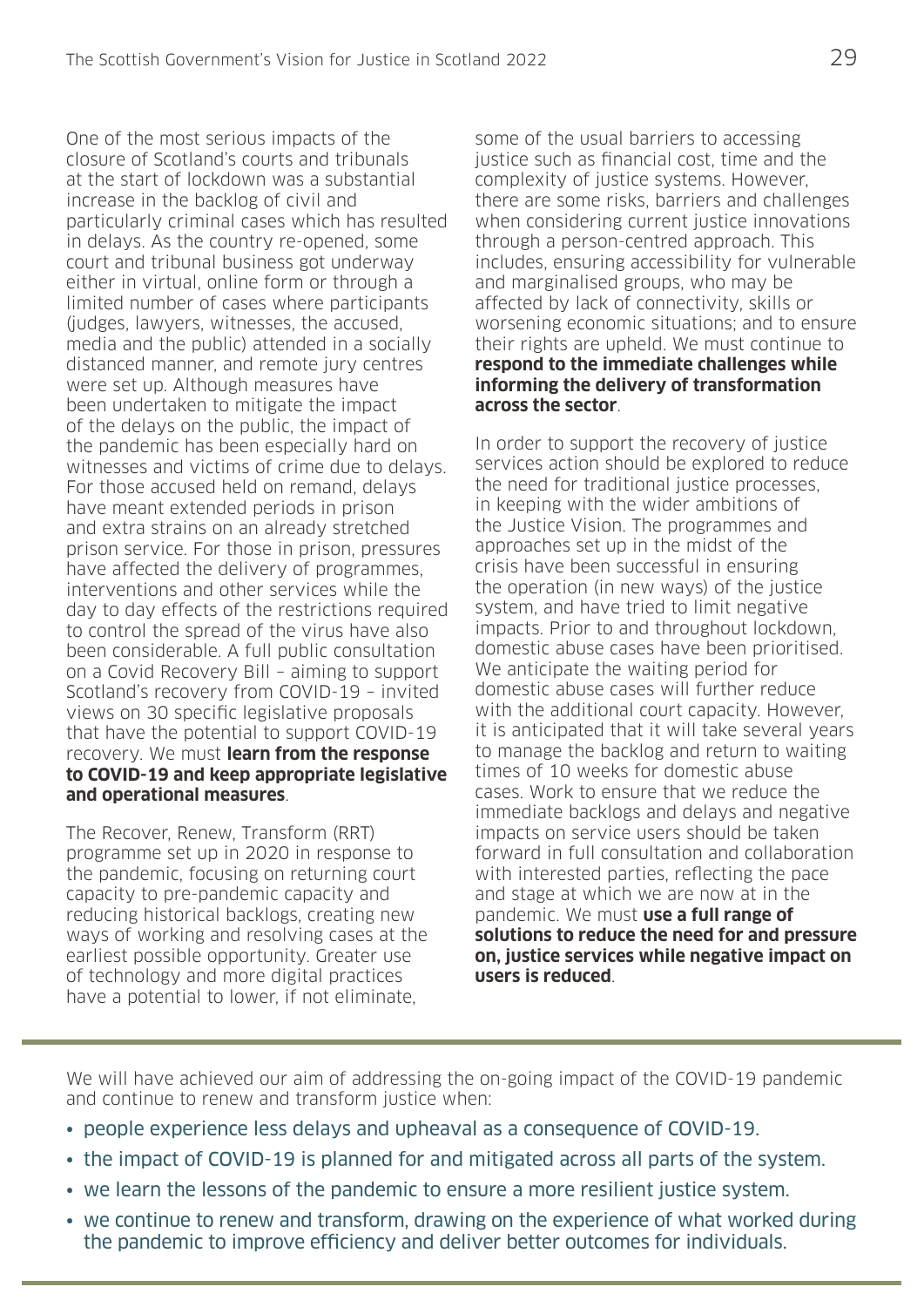# Principles

Work to deliver our vision will be underpinned by four core principles:

| <b>Founded in equality and human rights</b>  | <b>Evidence-based</b>                      |
|----------------------------------------------|--------------------------------------------|
| Justice services eliminate discrimination,   | Justice services will implement            |
| advance equality, and foster good relations  | transformative actions which are informed, |
| while taking a right's-based approach,       | funded and prioritised by recognised,      |
| ensuring those most vulnerable and facing    | credible and robust evidence, and are      |
| the biggest barriers are able to understand  | routinely monitored, evaluated and         |
| and realise their rights.                    | reviewed.                                  |
| <b>Embed person-centred and trauma-</b>      | This is achieved when organisations:       |
| informed practices                           | • have commitment from leaders to          |
| Justice services ensure that a person's      | organisational change and ensure a         |
| needs and views are respected, provide       | specific focus on trauma-informed          |
| clear communication and ensure               | leadership.                                |
| understanding in areas of complexity.        | • focus on workforce training, development |
| Individuals and their families are involved  | and wellbeing.                             |
| in taking decisions which affect them, with  | • share power with those with lived        |
| a recognition that people are the experts in | experience of trauma, including service    |
| their own lives.                             | co-design and active participation and     |
| Embedding trauma-informed practice will      | collaboration.                             |
| ensure that our justice services recognise   | · ensure policies, procedures, systems     |
| the prevalence of trauma and adversity,      | and environments are informed by an        |
| realise where people are affected by         | understanding of trauma and its impacts.   |
| trauma and respond in ways that reduce re-   | • implement specific practice changes      |
| traumatising. Relationship-based practice    | and service approaches, in response to     |
| that respects resilience, prevents further   | understanding of the impacts of trauma.    |
| harm and supports recovery is intrinsic to   | monitor and review trauma focused data     |
| trauma-informed practice.                    | and associated outcomes.                   |

#### **Collaboration and partnership**

Justice services work together to ensure joined-up services and ensure person-centred outcomes, building partnerships and ensuring the system wide impact of our actions are factored into our decision making. Our workforces are supported to see their part in the bigger picture and be supported in their wellbeing.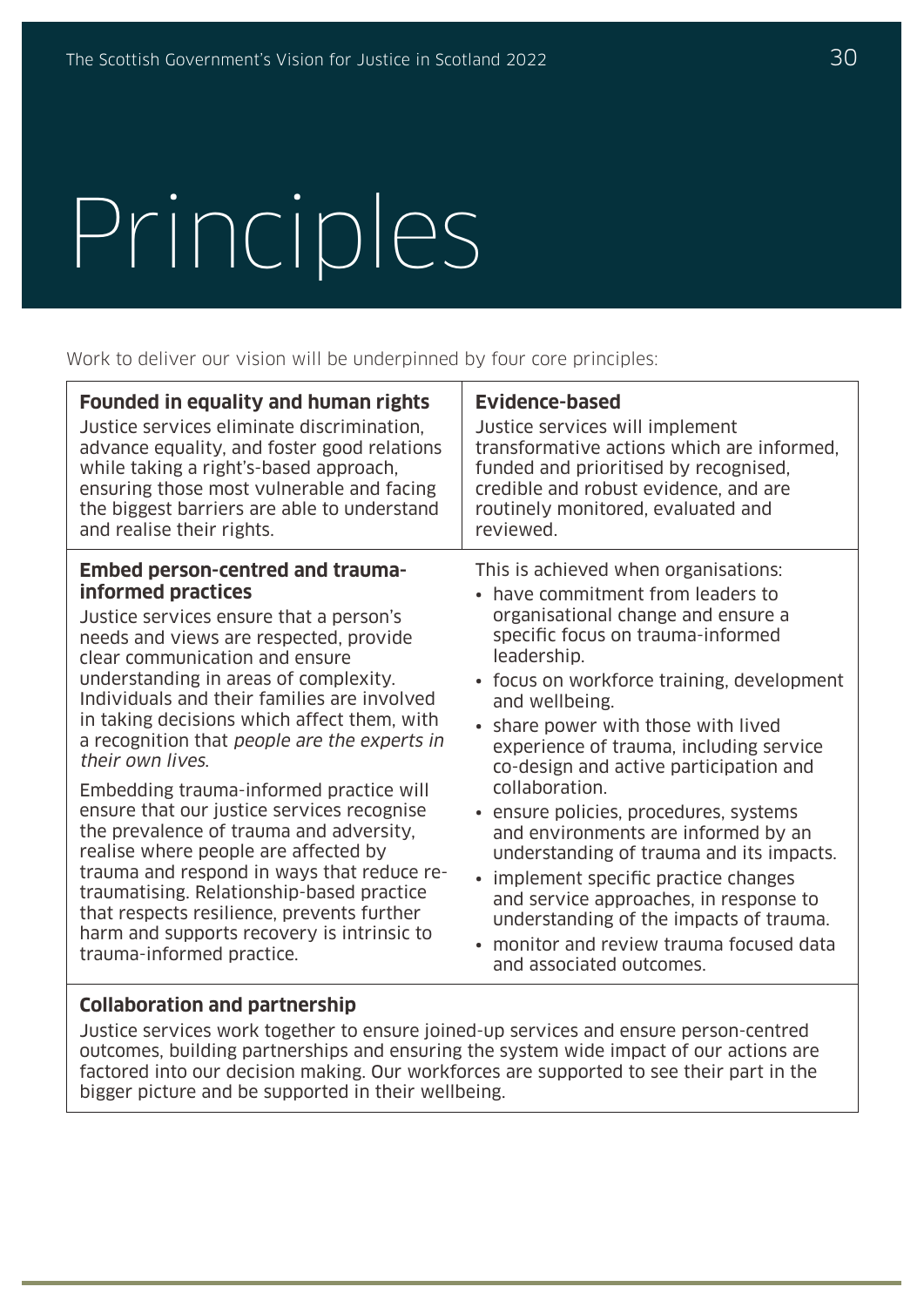The principles will guide all of us responsible for delivering justice services including our third sector partners and the legal profession, to do so in line with the new vision enabling greater consistency and approach across the sector. These principles speak to how we do things not just what we do. As a workforce we must be the difference in ensuring that those who require and use our justice services have the best possible experience.

By putting people at the heart of services, we'll give them a better, more human experience. We'll also empower them to take part in the justice system and let them know there are people who care, and who are there to support them.

As a justice sector workforce we must also be supported in our own wellbeing to ensure we can provide empathetic interactions and be supported in our daily challenges.

These are not new concepts or ideas; we are instead providing a re-invigorated focus and commitment in ensuring these principles are recognised, reflected in our ways of working and permeate the decisions we take collaboratively as a system and for the individuals we serve.

We expect that these principles will see a change in our ways of working ensuring we design services with all users, especially those with lived experience; we set up feedback loops, utilise technology and share data to drive continuous improvement; work and take decisions together using the principles as a way to assess options, ensuring best outcomes for individuals not organisations and; provide collective leadership and support through the National Justice Board to the justice workforce with a focus on wellbeing, thus facilitating a cultural shift to person-centred, trauma-informed services.



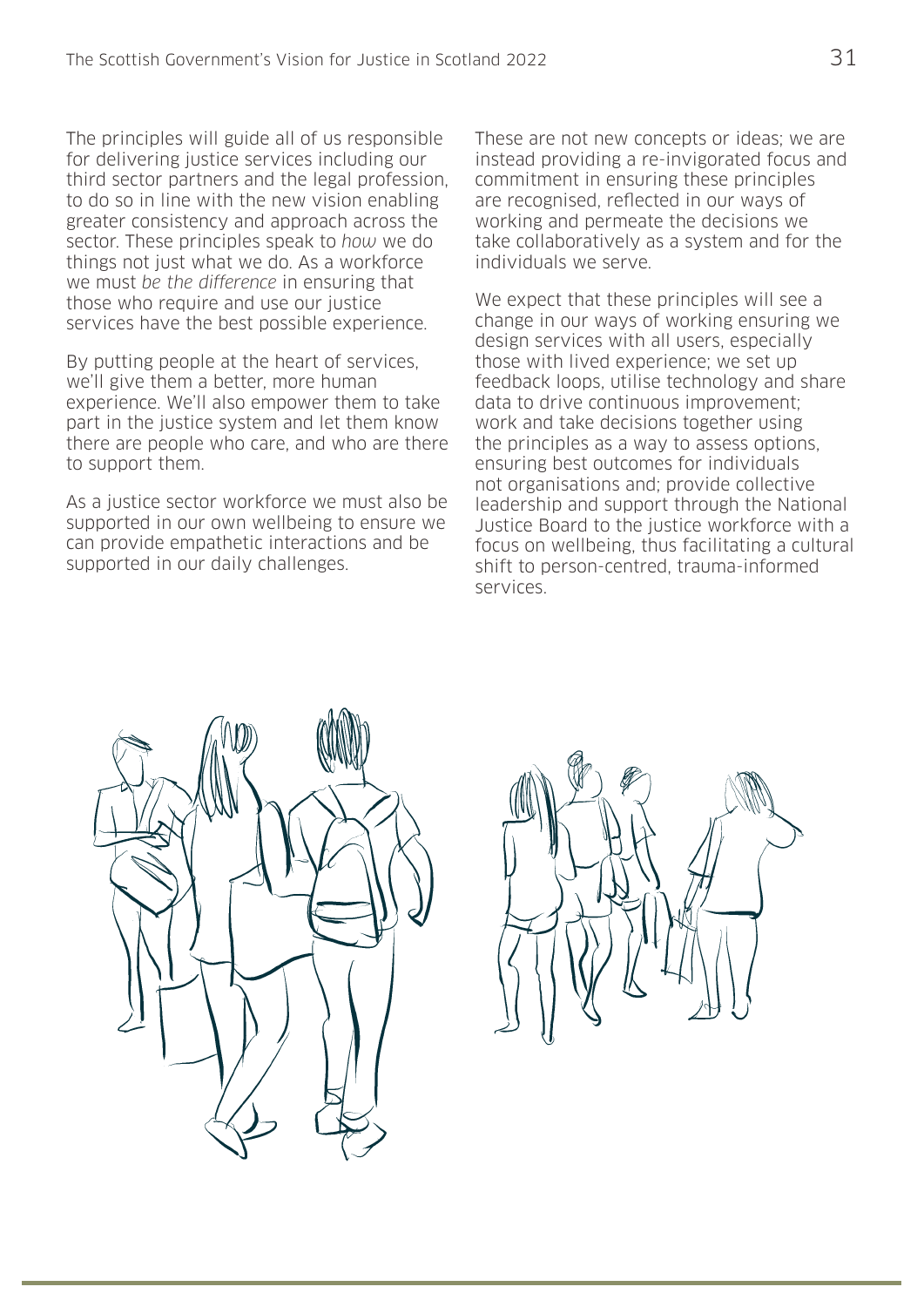## List of Evidence Sources

#### **Aim – We have a society in which people feel, and are, safer in their communities**

Scottish Government (2021) [Scottish Crime and Justice Survey 2019/20](https://www.gov.scot/publications/scottish-crime-justice-survey-2019-20-main-findings/)

Scottish Government (2021) [Recorded Crime in Scotland, 2020-2021](https://www.gov.scot/publications/recorded-crime-scotland-2020-2021/pages/1/)

Scottish Government (2021) [Homicide in Scotland 2020-2021](https://www.gov.scot/publications/homicide-scotland-2020-2021/pages/4/#:~:text=The%20number%20of%20homicide%20cases,21%20from%2065%20to%2055.&text=The%20decrease%20of%2010%20cases,%2D13%20(Chart%201).)

Scottish Fire and Rescue Service (2020) [Fire and Rescue Incident Statistics 2019-20](https://www.firescotland.gov.uk/media/1144151/fs_officialstatistics_2019_20.pdf)

Scottish Government (2021) [Domestic abuse recorded by the police in Scotland, 2020-21](https://www.gov.scot/publications/domestic-abuse-recorded-police-scotland-2020-21/)

Williams, D. R. (2018) [Stress and the Mental Health of Populations of Color:Advancing Our](https://www.ncbi.nlm.nih.gov/pmc/articles/PMC6532404/)  [Understanding of Race-related Stressors](https://www.ncbi.nlm.nih.gov/pmc/articles/PMC6532404/)

Scottish Government (2021) [Characteristics of police recorded hate crime in Scotland: study](https://www.gov.scot/publications/study-characteristics-police-recorded-hate-crime-scotland/), 2019/20

Scottish Government (2021) [Digital Economy Business Survey 2021: findings](https://www.gov.scot/publications/digital-economy-business-survey-2021/)

#### **Aim – We work together to address the underlying causes of crime and support everyone to live full and healthy lives**

Scottish Government (2014) [What Works to Reduce Crime?: A Summary of the Evidence](https://www.gov.scot/publications/works-reduce-crime-summary-evidence/)

Scottish Government (2021) [Scottish Crime and Justice Survey 2019/20](https://www.gov.scot/publications/scottish-crime-justice-survey-2019-20-main-findings/)

Scottish Government (2020) [Scottish prison population: statistics 2019 to 2020](https://www.gov.scot/publications/scottish-prison-population-statistics-2019-20/pages/5/#:~:text=3.3%20Deprivation&text=The%2010%25%20most%20deprived%20areas,static%20over%20the%20past%20decade.)

Skafida, V., Morrison, F., Devaney, J. (2021) [Prevalence and Social Inequality in Experiences of](https://journals.sagepub.com/doi/full/10.1177/0886260520980392)  [Domestic Abuse Among Mothers of Young Children: A Study Using National Survey Data from](https://journals.sagepub.com/doi/full/10.1177/0886260520980392)  [Scotland](https://journals.sagepub.com/doi/full/10.1177/0886260520980392)

Police Scotland (2021) [Police Scotland Quarter Two Performance Report 2021/22](https://www.scotland.police.uk/spa-media/oifbto5z/q2-performance-report-ppc.pdf)

NHS Scotland Information Services Division (2018) [The National Drug-Related Deaths Database](https://www.isdscotland.org/Health-Topics/Drugs-and-Alcohol-Misuse/Publications/2018-06-12/2018-06-12-NDRDD-Report.pdf)  [\(Scotland\) Report](https://www.isdscotland.org/Health-Topics/Drugs-and-Alcohol-Misuse/Publications/2018-06-12/2018-06-12-NDRDD-Report.pdf)

Scottish Prison Service (2018) [16th PRISONER SURVEY 2017 Young People in Custody](https://www.sps.gov.uk/Corporate/Publications/Publication-6075.aspx) 

Scottish Prison Service (2020) [17th Prisoner Survey 2019](http://www.sps.gov.uk/Corporate/Publications/Publication-7196.aspx)

Who Cares? Scotland (2018) [Who Cares? Scotland's Report on the Criminalisation of Care](https://www.whocaresscotland.org/wp-content/uploads/2018/05/WCS-Report-on-the-Criminalisation-of-Care-Experience-April-2018.pdf)  [Experienced People,](https://www.whocaresscotland.org/wp-content/uploads/2018/05/WCS-Report-on-the-Criminalisation-of-Care-Experience-April-2018.pdf)

Scottish Government (2018) [Understanding childhood adversity, resilience and crime](https://www.gov.scot/publications/understanding-childhood-adversity-resilience-crime/)

Public Health Wales (2015) [Welsh Adverse Childhood Experiences \(ACE\) Study](https://www2.nphs.wales.nhs.uk/PRIDDocs.nsf/7c21215d6d0c613e80256f490030c05a/d488a3852491bc1d80257f370038919e/$FILE/ACE%20Report%20FINAL%20(E).pdf)

McAra, L. and McVie, S. (2010) [Youth crime and justice: Key messages from the Edinburgh Study](https://journals.sagepub.com/doi/10.1177/1748895809360971) [of Youth Transitions and Crime](https://journals.sagepub.com/doi/10.1177/1748895809360971)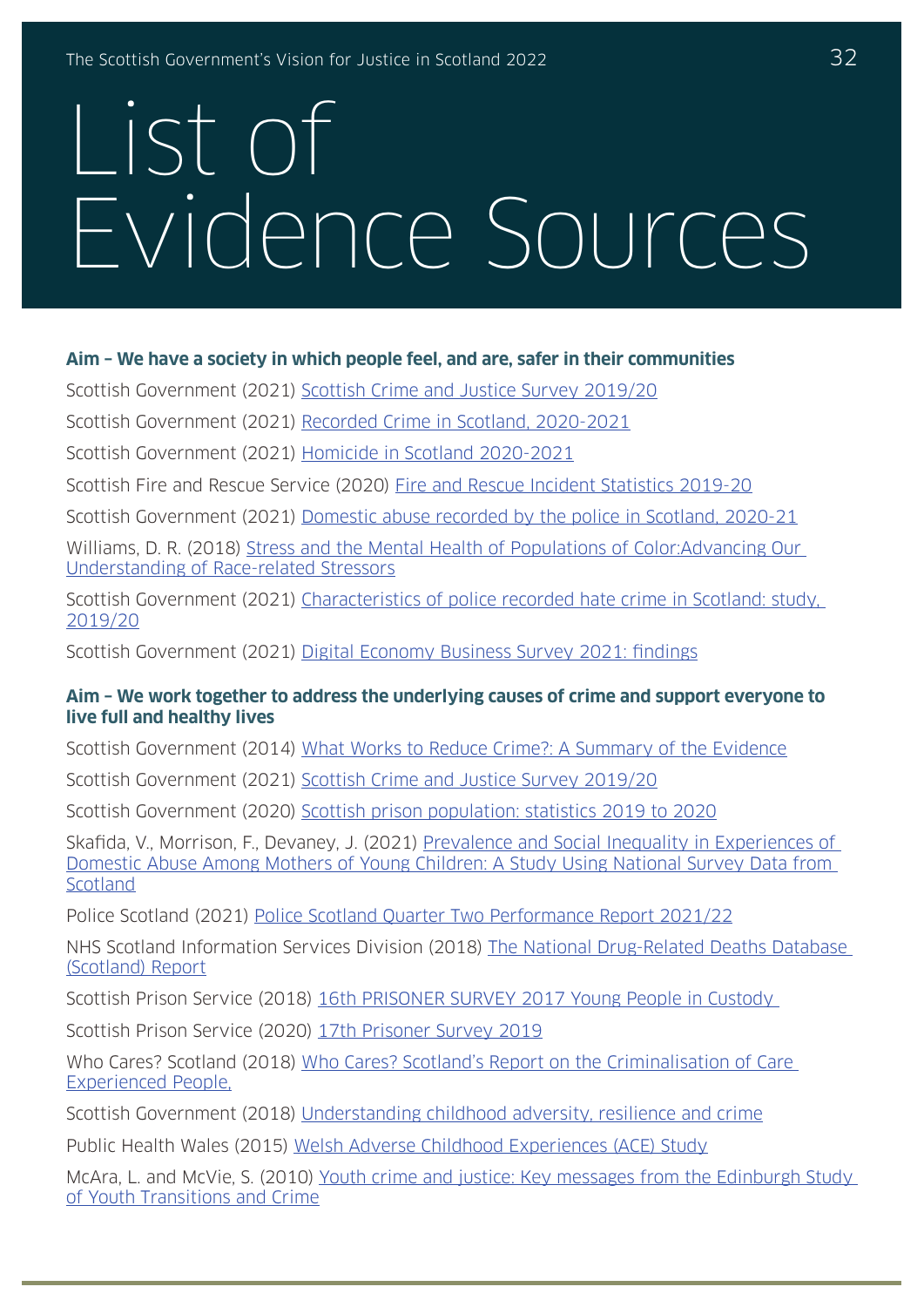#### **Aim – We have effective, modern person-centred and trauma-informed approaches to justice in which everyone can have trust, including as victims, those accused of crimes and as individuals in civil disputes**

Scottish Government (2021) [Scottish Crime and Justice Survey 2019/20](https://www.gov.scot/publications/scottish-crime-justice-survey-2019-20-main-findings)

Legal Services Board (2020) [Reshaping legal services to meet people's needs](https://legalservicesboard.org.uk/wp-content/uploads/2020/02/PLE-Reshaping-Legal-Services.pdf)

Scottish Government (2014) [What Works to Reduce Crime?: A Summary of the Evidence](https://www.gov.scot/publications/works-reduce-crime-summary-evidence/pages/2/)

Scottish Government (2015) [What Works to Reduce Reoffending: A Summary of the Evidence](https://www.gov.scot/publications/works-reduce-reoffending-summary-evidence/pages/1/)

Police Scotland (2019) [Equality and Diversity Mainstreaming and Outcomes Progress Report,](https://www.scotland.police.uk/spa-media/tvejlerm/mainstreaming-report-2017-2019.pdf?view=Standard)  [Police Scotland](https://www.scotland.police.uk/spa-media/tvejlerm/mainstreaming-report-2017-2019.pdf?view=Standard)

Crown Office & Procurator Fiscal Service (2019) [Equality Outcomes Progress Report](https://www.copfs.gov.uk/images/2019-COPFS-Mainstreaming-Equality-Update-Report-v1-0.pdf)

Scottish Courts & Tribunals Service (2019) [Annual People Scorecard 2019](https://www.scotcourts.gov.uk/docs/default-source/aboutscs/reports-and-data/people_scorecard-2018-19.pdf?sfvrsn=2)

Scottish Government (2015) [Preventing offending: getting it right for children and young people](https://www.gov.scot/publications/preventing-offending-getting-right-children-young-people/pages/1/)

Scottish Government (2021) [Criminal justice social work statistics: 2019 to 2020](https://www.gov.scot/publications/criminal-justice-social-work-statistics-scotland-2019-20/pages/1/)

Victims Commissioner (2016) [What works in supporting victims of crime: A rapid evidence](https://victimscommissioner.org.uk/document/what-works-in-supporting-victims-of-crime-a-rapid-evidence-assessment/) [assessment](https://victimscommissioner.org.uk/document/what-works-in-supporting-victims-of-crime-a-rapid-evidence-assessment/)

Victims Commissioner (2021) [Victims' Experience: Annual Survey](https://s3-eu-west-2.amazonaws.com/jotwpublic-prod-storage-1cxo1dnrmkg14/uploads/sites/6/2021/12/VC-2021-survey-of-victims-_amended-27_9_21-1.pdf)

Scottish Government (2020) [Impact of COVID-19 Pandemic on Victims, Witnesses and Survivors](https://www.gov.scot/binaries/content/documents/govscot/publications/minutes/2020/06/victims-taskforce-papers-june-2020/documents/paper-1-victims-voices-evidence-paper-on-impact-of-covid-19/paper-1-victims-voices-evidence-paper-on-impact-of-covid-19/govscot%3Adocument/AMENDED%2BAND%2BFINALISED%2BVERSION%2BJune%2B2020%2B-%2BVT%2BPaper%2Bfor%2B10.06.20%2BEvidence%2Bfrom%2BVSOs.pdf)  [– Evidence from Support Organisations](https://www.gov.scot/binaries/content/documents/govscot/publications/minutes/2020/06/victims-taskforce-papers-june-2020/documents/paper-1-victims-voices-evidence-paper-on-impact-of-covid-19/paper-1-victims-voices-evidence-paper-on-impact-of-covid-19/govscot%3Adocument/AMENDED%2BAND%2BFINALISED%2BVERSION%2BJune%2B2020%2B-%2BVT%2BPaper%2Bfor%2B10.06.20%2BEvidence%2Bfrom%2BVSOs.pdf)

Scottish Courts and Tribunals Service (2019) [Scottish Court Survey Report 2019 Final Report](https://www.scotcourts.gov.uk/docs/default-source/aboutscs/reports-and-data/scottish-court-survey-report-2019-final-report.pdf?sfvrsn=2)

Edinburgh University (2021) [Responding to Child Victims and Witnesses of Trauma and Abuse:](https://www.healthcareimprovementscotland.org/idoc.ashx?docid=99bb4281-6199-486d-ba29-e096aff5672b&version=-1)  [Addressing the Support Needs of Children and Families Through the Barnahus Model](https://www.healthcareimprovementscotland.org/idoc.ashx?docid=99bb4281-6199-486d-ba29-e096aff5672b&version=-1)

#### **Aim – We support rehabilitation, use custody only where there is no alternative and work to reduce reoffending and revictimisation**

Scottish Prison Service (2022) [SPS Prison Population](https://www.sps.gov.uk/Corporate/Information/SPSPopulation.aspx)

World Prison Brief (2022) [United Kingdom: Scotland | World Prison Brief](https://www.prisonstudies.org/country/united-kingdom-scotland)

Scottish Government (2021) [Recorded Crime in Scotland, 2020-2021](https://www.gov.scot/publications/recorded-crime-scotland-2020-2021/pages/1/)

Scottish Government (2021) [Reconviction Rates in Scotland: 2018-19 Offender Cohort](https://www.gov.scot/publications/reconviction-rates-scotland-2018-19-offender-cohort/)

Scottish Government (2020) [Extended presumption against short sentences: monitoring](https://www.gov.scot/publications/extended-presumption-against-short-sentences-monitoring-information-july-2019-december-2019/)  [information July 2019 – December 2019](https://www.gov.scot/publications/extended-presumption-against-short-sentences-monitoring-information-july-2019-december-2019/)

Scottish Government (2021) [Criminal Proceedings in Scotland, 2019-20](https://www.gov.scot/publications/criminal-proceedings-scotland-2019-20/pages/29/)

Scottish Government (2021) [Scottish Crime and Justice Survey 2019/20](https://www.gov.scot/publications/scottish-crime-justice-survey-2019-20-main-findings/)

Scottish Sentencing Council (2021) [Judicial perspectives of community-based disposals](https://www.scottishsentencingcouncil.org.uk/media/2165/20211028-judicial-perspectives-of-community-based-disposals-ssc-issues-paper.pdf)

NHS Health Scotland (2017) [Reducing Offending, Reducing Inequalities](http://www.healthscotland.scot/media/1528/reducing-offending-reducing-inequalities_aug2017_english.pdf)

ScotPHO (2022) [Prisoners: health in prison](https://www.scotpho.org.uk/population-groups/prisoners/data/prisoner-health/)

Scottish Government (2015) [What Works to Reduce Reoffending: A Summary of the Evidence](https://www.gov.scot/publications/works-reduce-reoffending-summary-evidence/#:~:text=Restorative%20and%20reparative%20practices%2C%20such%20as%20unpaid%20work,make%20amends%20to%20victims%20of%20crime%20and%20communities.)

Ministry of Justice (2013) [Analysis of the impact of employment on re-offending following](https://assets.publishing.service.gov.uk/government/uploads/system/uploads/attachment_data/file/217412/impact-employment-reoffending.pdf)  [release from custody, using Propensity Score Matching](https://assets.publishing.service.gov.uk/government/uploads/system/uploads/attachment_data/file/217412/impact-employment-reoffending.pdf)

Scottish Prison Service (2020) [17th Prisoner Survey 2019](http://www.sps.gov.uk/Corporate/Publications/Publication-7196.aspx)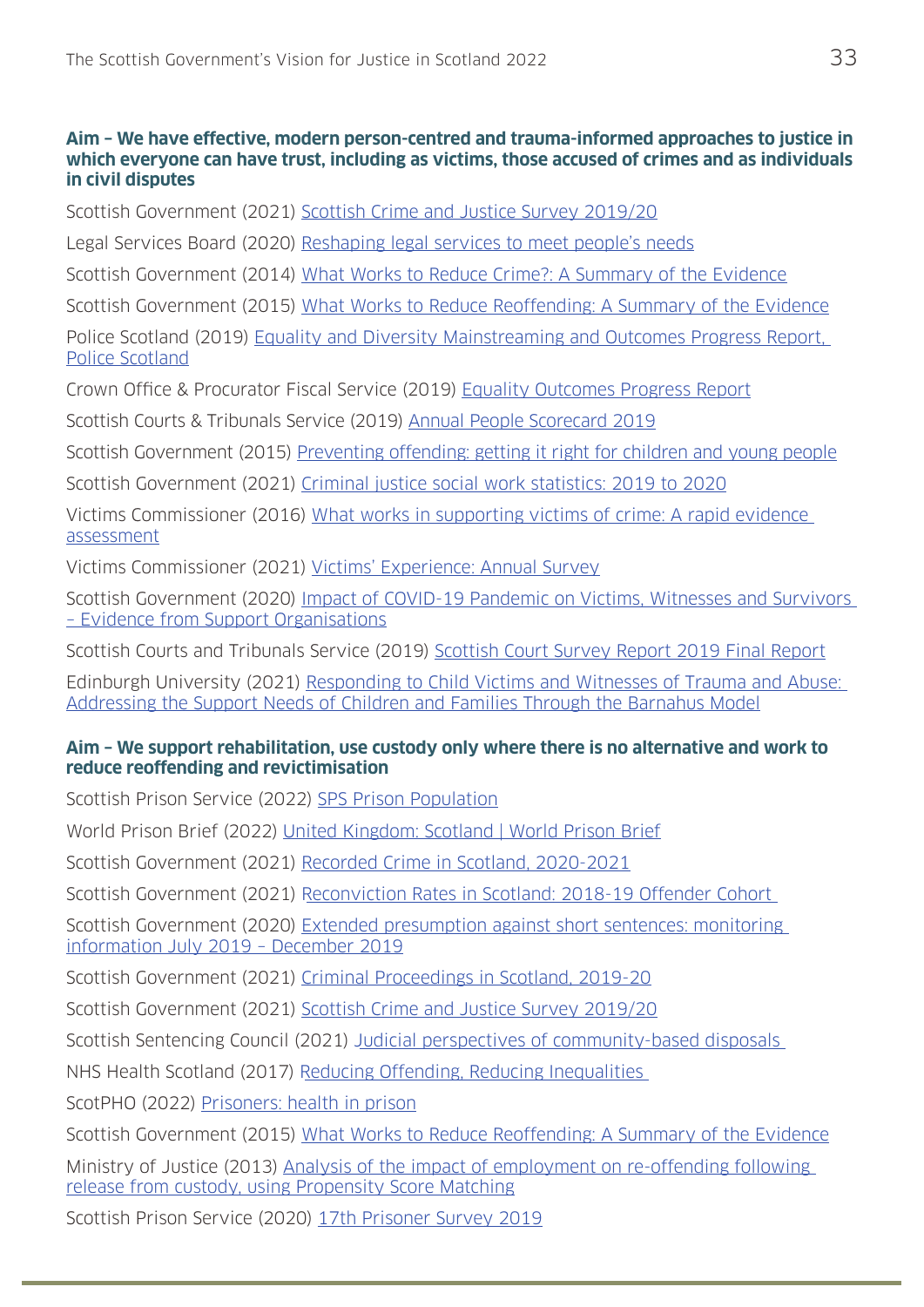Bramley, G. et al (2019) [Hard Edges Scotland](https://lankellychase.org.uk/wp-content/uploads/2019/06/Hard-Edges-Scotland-full-report-June-2019.pdf)

Iriss (2015) [Prison leavers and homelessness](https://www.iriss.org.uk/resources/insights/prison-leavers-and-homelessness)

Scottish Government (2018) [Understanding childhood adversity, resilience and crime](https://www.gov.scot/publications/understanding-childhood-adversity-resilience-crime/)

Families Outside (2020) [Constructive Connections: building resilience of families affected by the](https://www.familiesoutside.org.uk/content/uploads/2020/04/Constructive-Connections-Final-Report-2020-FOR-PRINT.pdf)  [criminal justice system](https://www.familiesoutside.org.uk/content/uploads/2020/04/Constructive-Connections-Final-Report-2020-FOR-PRINT.pdf)

Prison Reform Trust (2010) [Time is Money: financial responsibility after prison](http://www.prisonreformtrust.org.uk/Portals/0/Documents/Time%20is%20Money_8a_Layout%201.pdf)

Centre for Youth and Criminal Justice (2016) [Key messages](https://cycj.org.uk/wp-content/uploads/2016/12/CYCJ-Key-Messages.pdf)

O'Rourke, S et al. (2020) [The development of cognitive and emotional maturity in adolescents](https://www.scottishsentencingcouncil.org.uk/media/2044/20200219-ssc-cognitive-maturity-literature-review.pdf)  [and its relevance in judicial contexts](https://www.scottishsentencingcouncil.org.uk/media/2044/20200219-ssc-cognitive-maturity-literature-review.pdf)

#### **Aim – We address the on-going impact of the COVID-19 pandemic and continue to renew and transform justice**

Scottish Government (2021) [Coronavirus \(COVID-19\): Justice Analytical Services data report –](https://www.gov.scot/publications/coronavirus-covid-19-justice-analytical-services-data-report-november-2021/pages/6/)  [November 2021](https://www.gov.scot/publications/coronavirus-covid-19-justice-analytical-services-data-report-november-2021/pages/6/)

Scottish Prison Service (2022) [SPS Prison Population](https://www.sps.gov.uk/Corporate/Information/SPSPopulation.aspx)

Scottish Government (2020) [Impact of COVID-19 Pandemic on Victims, Witnesses and Survivors](https://www.gov.scot/binaries/content/documents/govscot/publications/minutes/2020/06/victims-taskforce-papers-june-2020/documents/paper-1-victims-voices-evidence-paper-on-impact-of-covid-19/paper-1-victims-voices-evidence-paper-on-impact-of-covid-19/govscot%3Adocument/AMENDED%2BAND%2BFINALISED%2BVERSION%2BJune%2B2020%2B-%2BVT%2BPaper%2Bfor%2B10.06.20%2BEvidence%2Bfrom%2BVSOs.pdf)  [– Evidence from Support Organisations](https://www.gov.scot/binaries/content/documents/govscot/publications/minutes/2020/06/victims-taskforce-papers-june-2020/documents/paper-1-victims-voices-evidence-paper-on-impact-of-covid-19/paper-1-victims-voices-evidence-paper-on-impact-of-covid-19/govscot%3Adocument/AMENDED%2BAND%2BFINALISED%2BVERSION%2BJune%2B2020%2B-%2BVT%2BPaper%2Bfor%2B10.06.20%2BEvidence%2Bfrom%2BVSOs.pdf)

Maycock, M. (2022) ['Covid-19 has caused a dramatic change to prison life'. Analysing the](https://doi.org/10.1093/bjc/azab031)  [impacts of the Covid-19 pandemic on the pains of imprisonment in the Scottish Prison Estate](https://doi.org/10.1093/bjc/azab031)